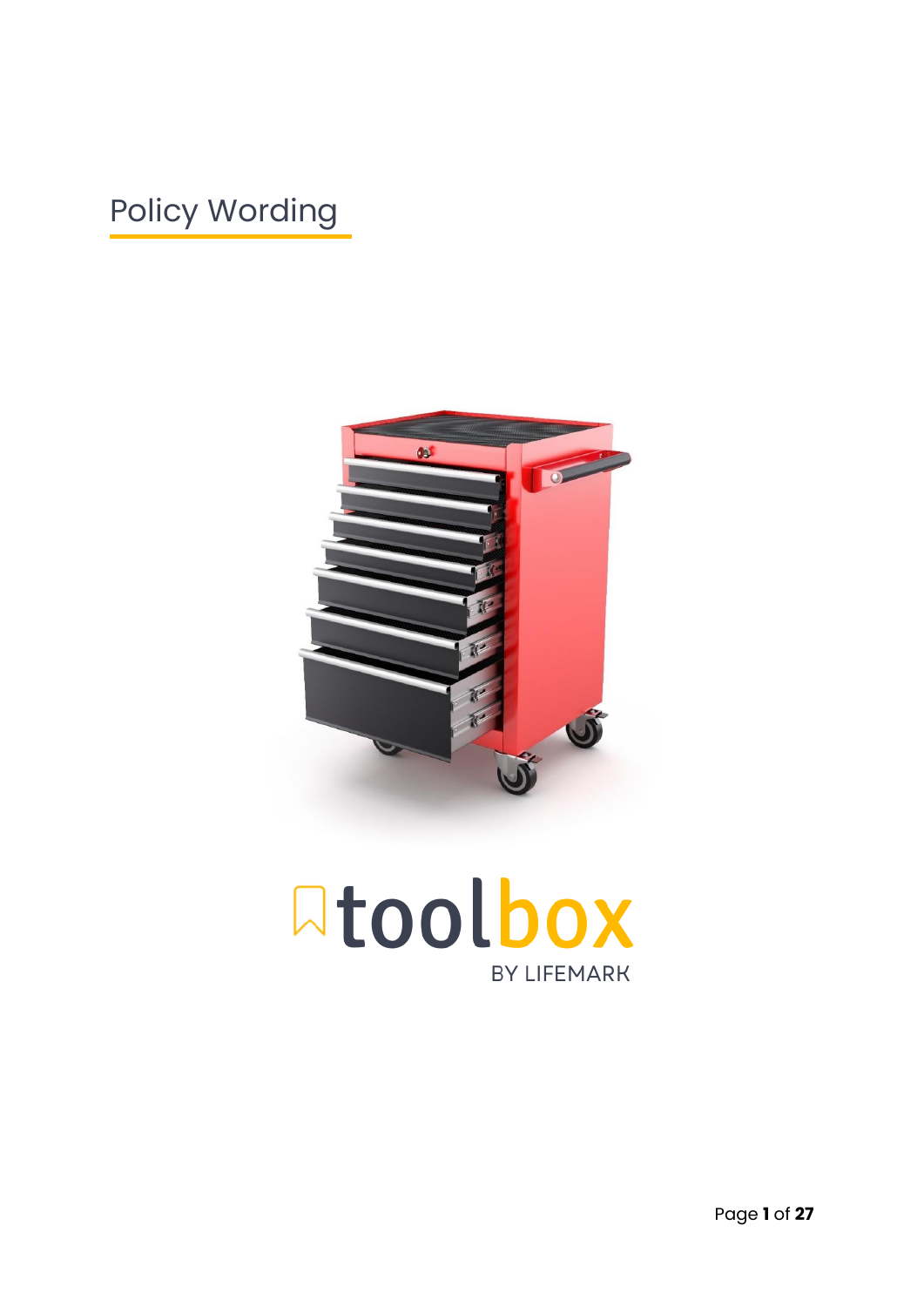## **Welcome to Toolbox by Lifemark**

This booklet sets out **your** contract for **Toolbox** insurance cover. Please read all the documents that **we** have provided carefully and keep them in a safe place. This is important, as the agreement to insure **you** is based on this information.

This **policy** is designed to meet the needs of anyone wishing to make sure their **Toolbox** and **Tools** are covered against loss, theft, destruction and damage. As with any insurance, this **policy** does not cover all situations and **you** should read the terms and conditions of this **policy** to make sure it meets **your** specific needs.

Please ensure **you** read this document thoroughly before **you** enter into this contract of insurance. **You** must also ensure that all details as shown in **your policy** schedule are correct. Let **us** know immediately if **you** need to make any changes.

If **you** do not understand any part of the **policy**, please contact **us** for an explanation.

### **About us**

This policy is distributed and administered by Lifemark:

Lifemark is a trading name of Qualitas Partnership Limited which is authorised and regulated by the Financial Conduct Authority (305063). Qualitas Partnership Ltd is registered in England (2783169) and its registered address is The Old Fire Station, Mill Street, Tewkesbury, Gloucestershire, GL20 5SB.

This policy is underwritten by Wakam:

Wakam is a French insurance company, having its registered office address at 120-122 Rue Reaumur, 75002 Paris, France. Wakam is a limited company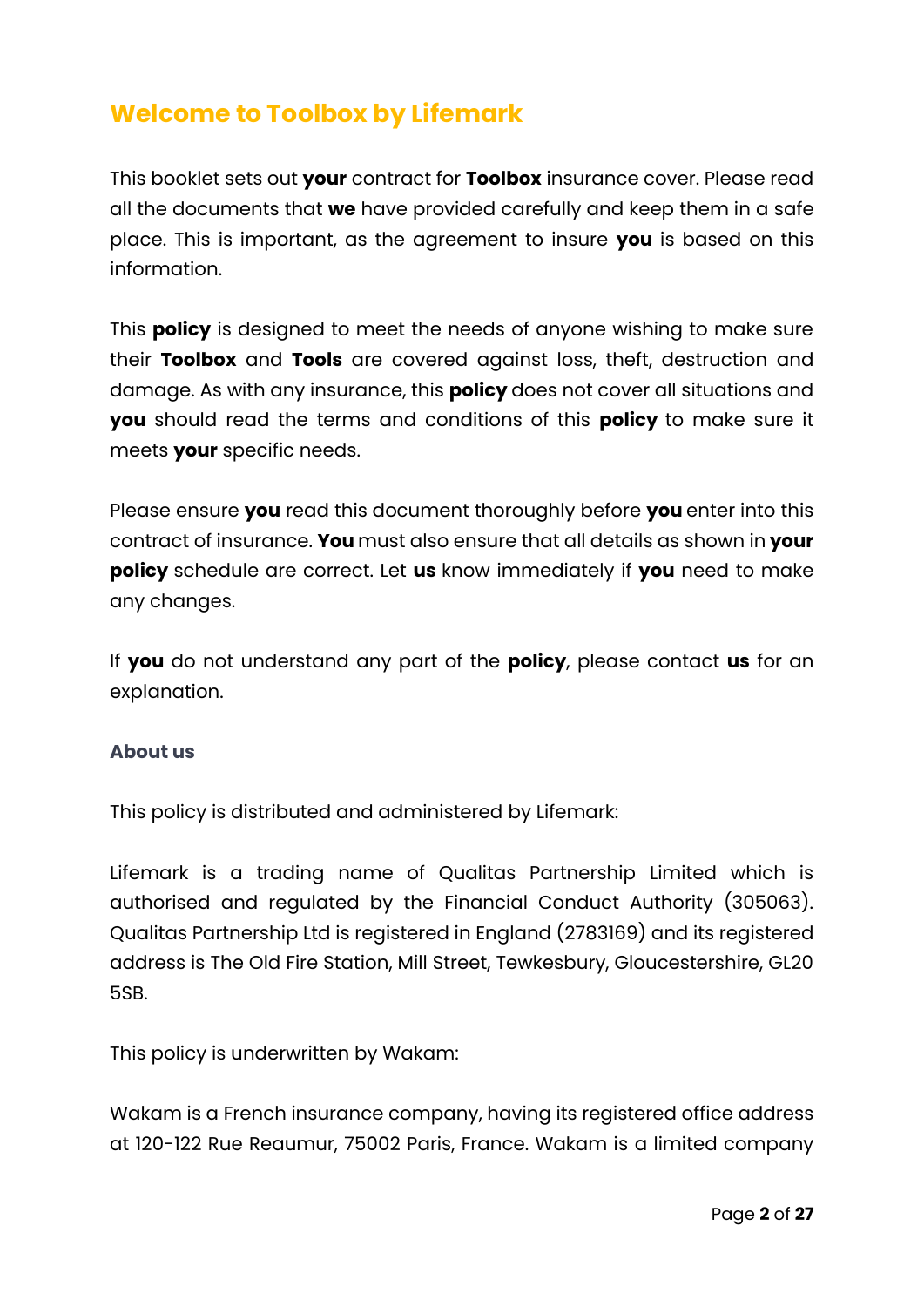registered with the Paris Trade and Companies Register (Registre du Commerce et des Sociétés) under no. 562 117 085.

Authorised and regulated by the Autorité de Contrôle Prudentiel et de Résolution. Deemed authorised by the Prudential Regulation Authority. Subject to regulation by the Financial Conduct Authority and limited regulation by the Prudential Regulation Authority. The nature and extent of consumer protections may differ from those for firms based in the UK. Details of the Temporary Permissions Regime, which allows EEA-based firms to operate in the UK for a limited period while seeking full authorisation, are available on the Financial Conduct Authority's website.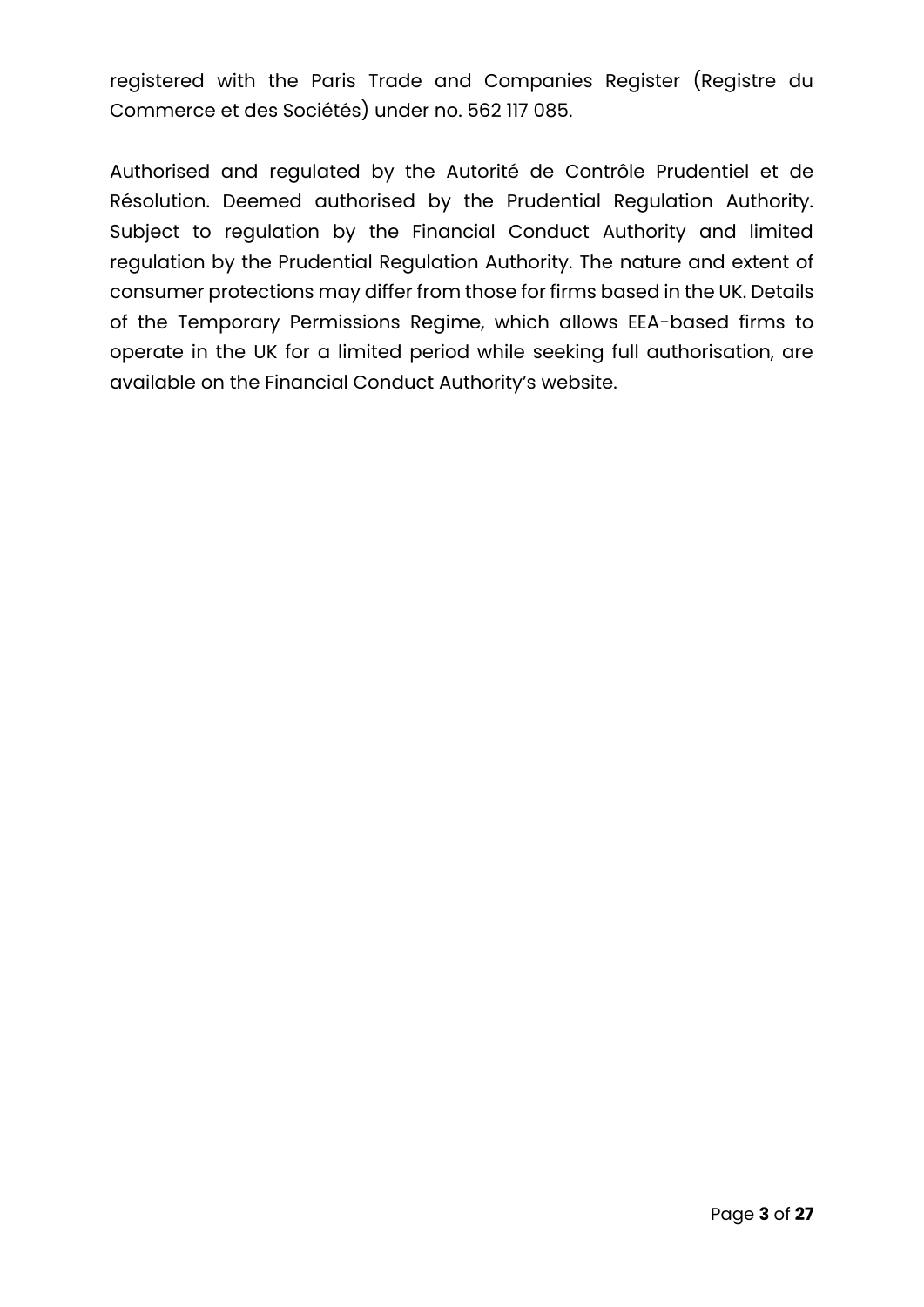## **Contents**

| <b>Section 1: Meanings of defined terms</b>              | 5       |
|----------------------------------------------------------|---------|
| <b>Section 2: What is covered?</b>                       |         |
| <b>Section 3: What is not covered?</b>                   | 9       |
| <b>Section 4: Conditions of your Policy</b>              | $12 \,$ |
| Section 5: How to make a claim                           | 21      |
| <b>Section 6: How to make a complaint</b>                | 22      |
| <b>Section 7: Financial Services Compensation Scheme</b> | 24      |
| <b>Section 8: Data protection notice</b>                 | 25      |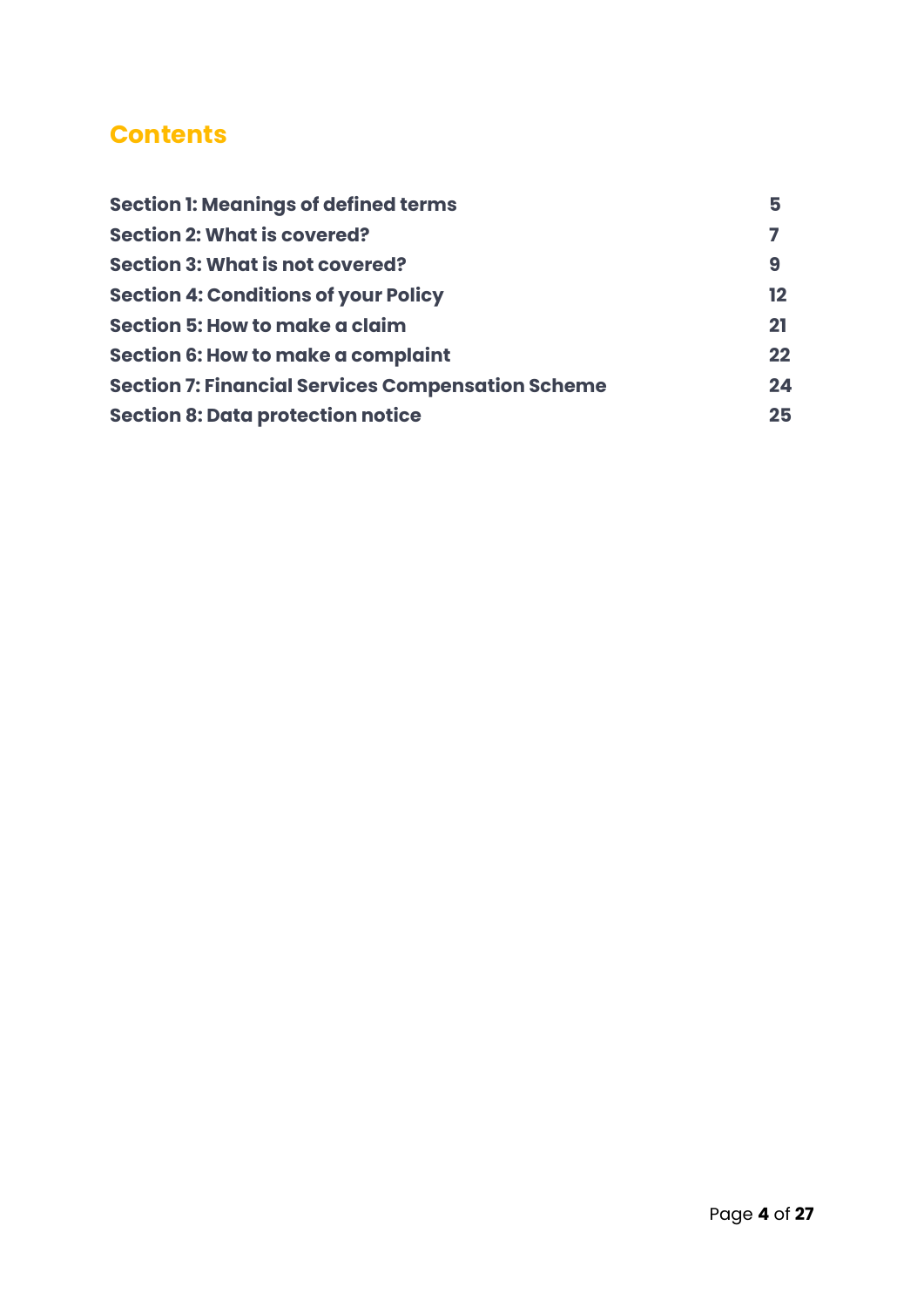## **Section 1: Meanings of defined terms**

These meanings apply throughout **your policy.** If a word or phrase has a defined meaning it will be highlighted in bold and will have the same meaning wherever it is used.

#### **Damage**

Accidental loss, destruction, damage, theft or attempted theft of **your Tools**  and/or **Toolbox**.

#### **Defined peril**

Fire, lightning, explosion, aircraft or other aerial devices or articles dropped from them, riot, civil commotion, strikers, locked-out workers, persons taking part in labour disturbances, malicious persons other than thieves, earthquake, storm, flood, escape of water from any tank apparatus or pipe or impact by any road vehicle or animal.

#### **Excess**

The first amount of any claim or claims for which **you** are responsible, as shown in the **policy** schedule.

#### **Occupation**

**Your** occupation as shown in **your** schedule.

#### **Period of insurance**

The period from the start date to the expiry date of **your** cover, as shown in **your policy** schedule.

#### **Policy**

This policy wording (this document), **your** schedule and any endorsements attached to **your** schedule or issued to **you**.

#### **Policy territories**

Great Britain, Northern Ireland, the Channel Islands and the Isle of Man.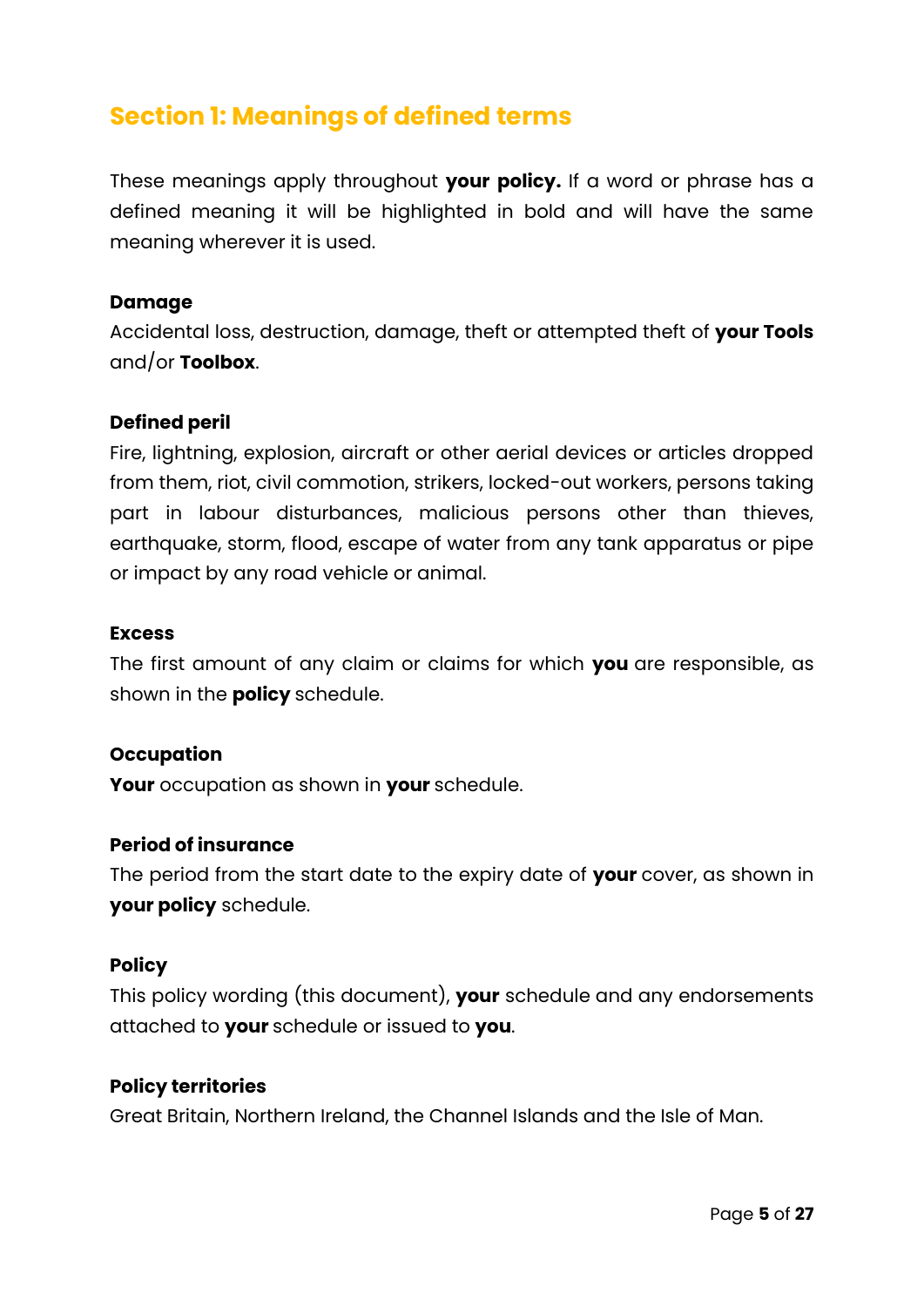## **Toolbox**

The toolbox in which **you** organize, carry, and protect **your Tools**.

### **Tools**

Portable hand **Tools** including portable diagnostic equipment kept in the **Toolbox** overnight.

## **We/us/our**

The insurer underwriting this policy, Wakam and/or Lifemark who arranges and administers this policy.

## **You/your/yourself/the insured**

The person(s), firm, company or organisation shown in **your** schedule as the insured.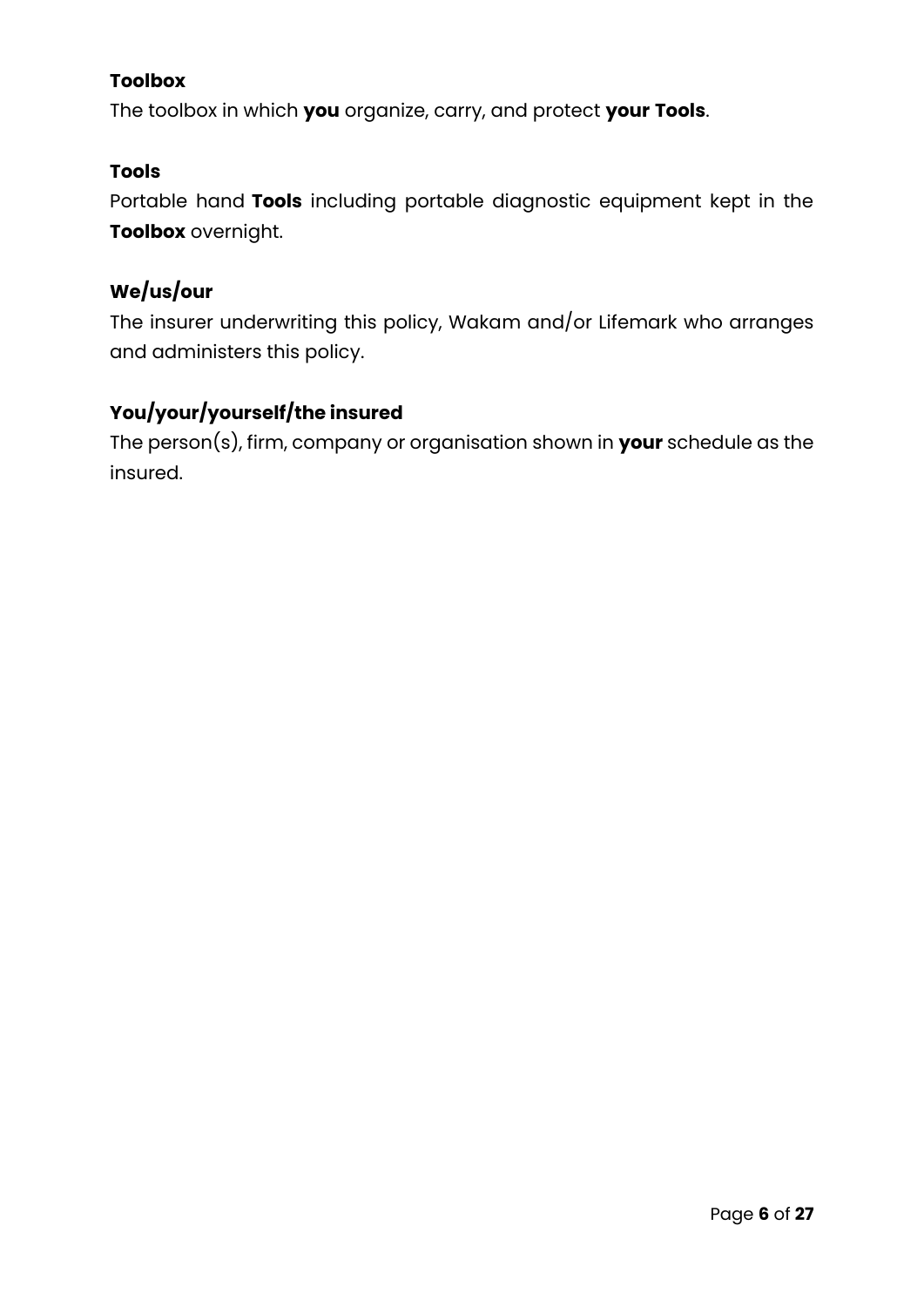## **Section 2: What is covered?**

**We** will cover **you** for **Damage** to the **Tools** and the **Toolbox** specified in **your** schedule, which occurs during the **period of insurance** at the **Toolbox** location shown in **your** schedule which are:

- **1.** lost, stolen or destroyed and which cannot be recovered or found:
	- **we** will cover **you** for an amount equal to the replacement value of the property at the date of the loss.
- **2.** damaged in any other way:
	- **we** will cover **you** for an amount sufficient to repair the damaged property or, at **our** option, replace or reinstate such property or any part of it.

**We** will pay **you** up to the sum insured, as shown in **your** schedule.

### **Unattended Toolbox security requirement**

It is a condition of the **policy** that, when the **Tools** and **Toolbox** are left unattended, they must be stored internally within a building at the location specified on **your** schedule, with all doors, windows and all other openings securely locked with the keys removed from the locks. The **Toolbox** must be secured to the fabric of the building.

If **you** do not comply with this condition **you** will not be covered and we will not pay **your** claim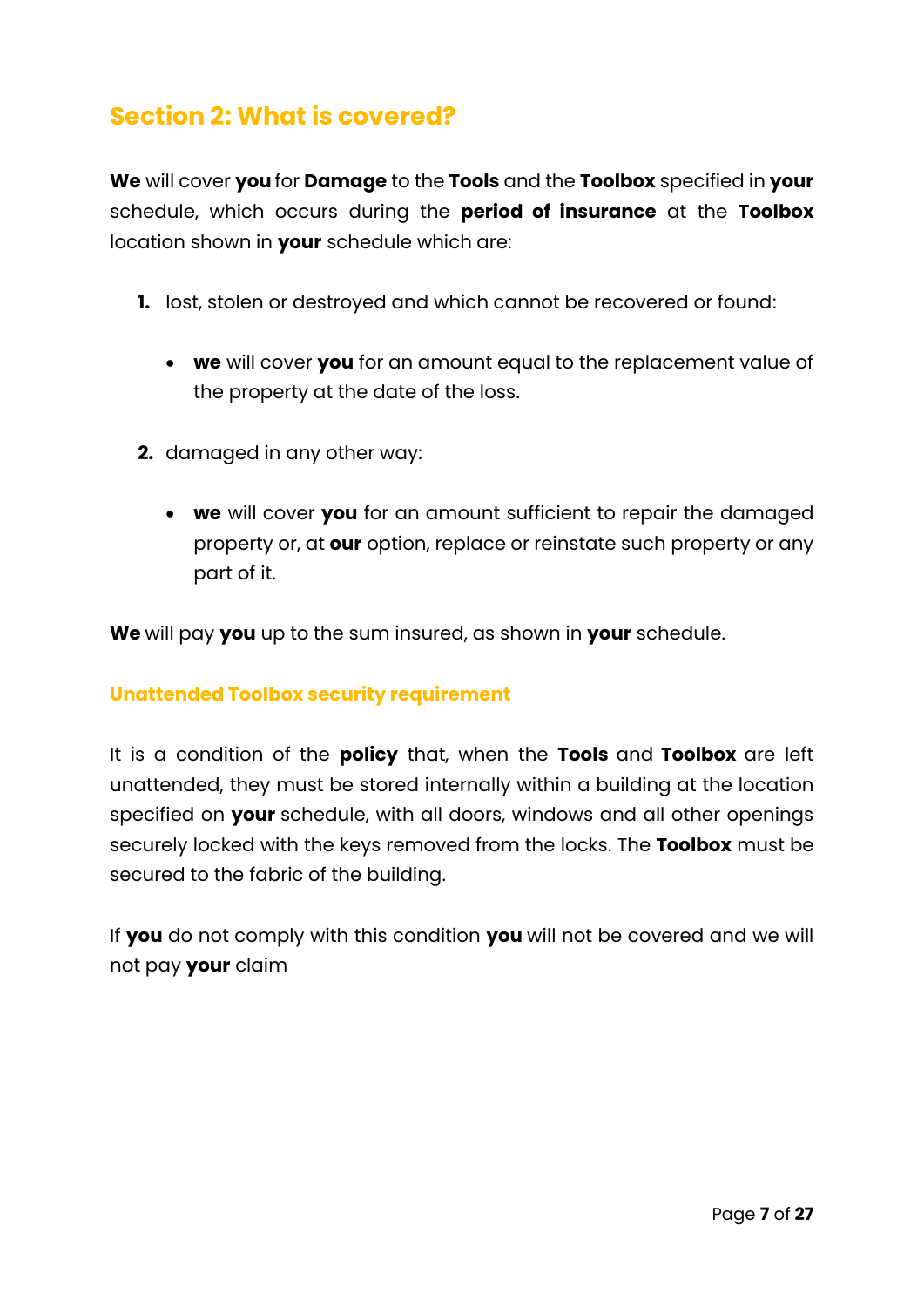#### **Requirement for photos**

**You** must take and submit to **us** the following photos within the 14 days after the policy start date:

- a photo of the **Toolbox.**
- a photo of each drawer and compartment of the **Toolbox,** clearly showing the **Tools** within.

#### **Change of Toolbox location**

Cover is provided for **your Toolbox** and **Tools** whilst being transported directly to a new permanent place of employment. No cover is provided against theft or damage resulting from attempted theft if the **Toolbox** and **Tools** are left unattended in a vehicle whilst being transported.

If you are moving your **Toolbox** and **Tools** to a new permanent place of employment, please update your policy cover in advance of the move.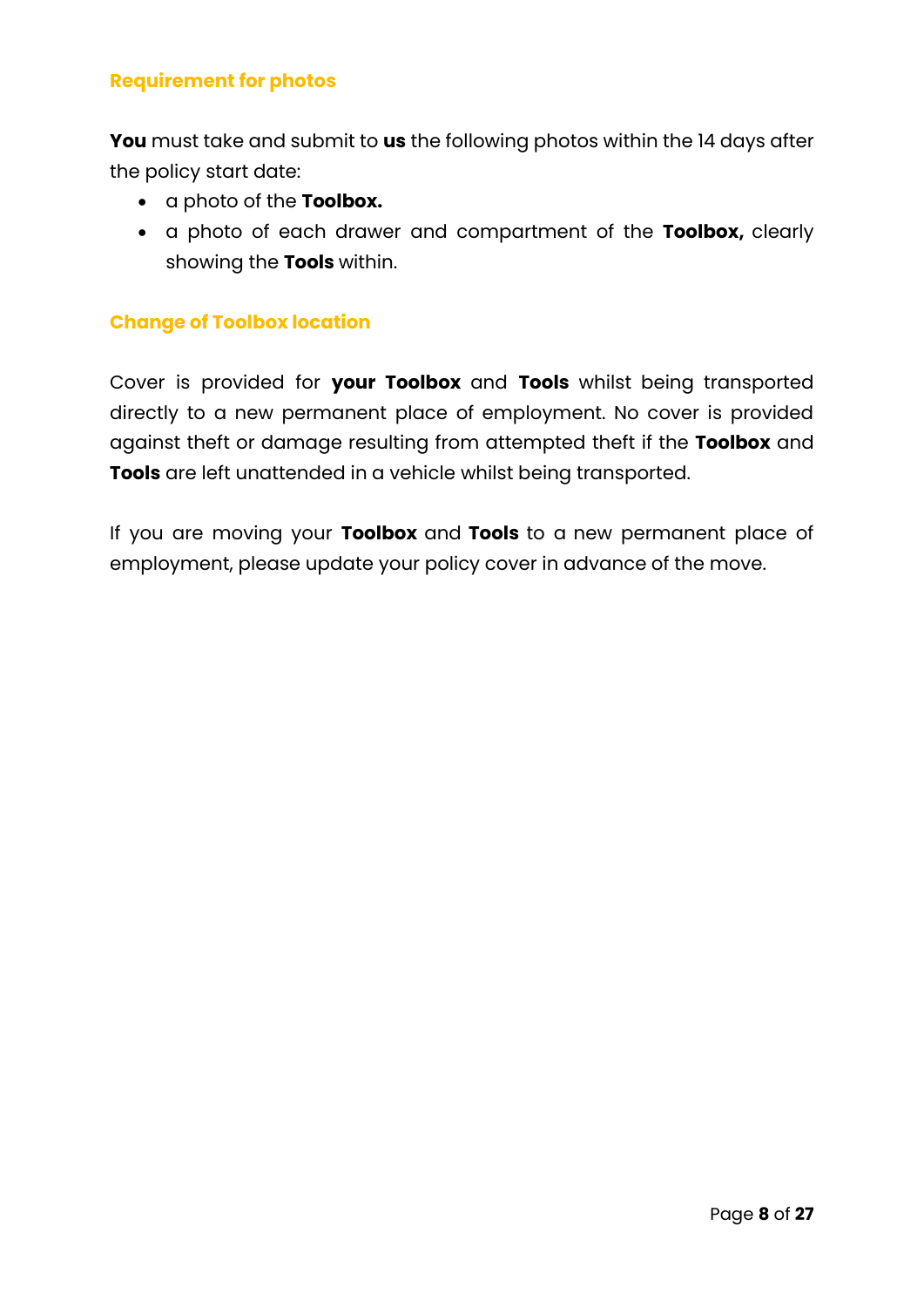## **Section 3: What is not covered?**

The following property isn't covered:

- Money, credit or debit cards, stamps, tickets, vouchers, securities or anything similar;
- Documents or business records (including those stored electronically).
- Computer hardware and components of a similar nature other than when specifically included within the definition of **Tools**;
- Satellite navigation equipment, games consoles or televisions;
- Mobile phones, electronic organizers, digital cameras or other electronic devices which are designed for recording, storage, management, processing, use, display, playing, transmission or communication of data, images or sound other than when specifically included within the definition of **Tools.**

**We** will not cover:

- the **excess** shown in **your** schedule;
- any **Damage** caused by negligence or fraudulent acts of the insured or their family;
- any loss of data stored on any storage device;
- any loss or **Damage** as a result of theft or attempted theft not involving:
	- $\circ$  entry to, or exit from the building(s) or part of the building(s) occupied by **you** at the **Toolbox** location by forcible and violent means; or
	- o assault or violence or threat of violence to **you** or **your** partners, directors or employees, or any member of **your** family or any other person lawfully at the premises.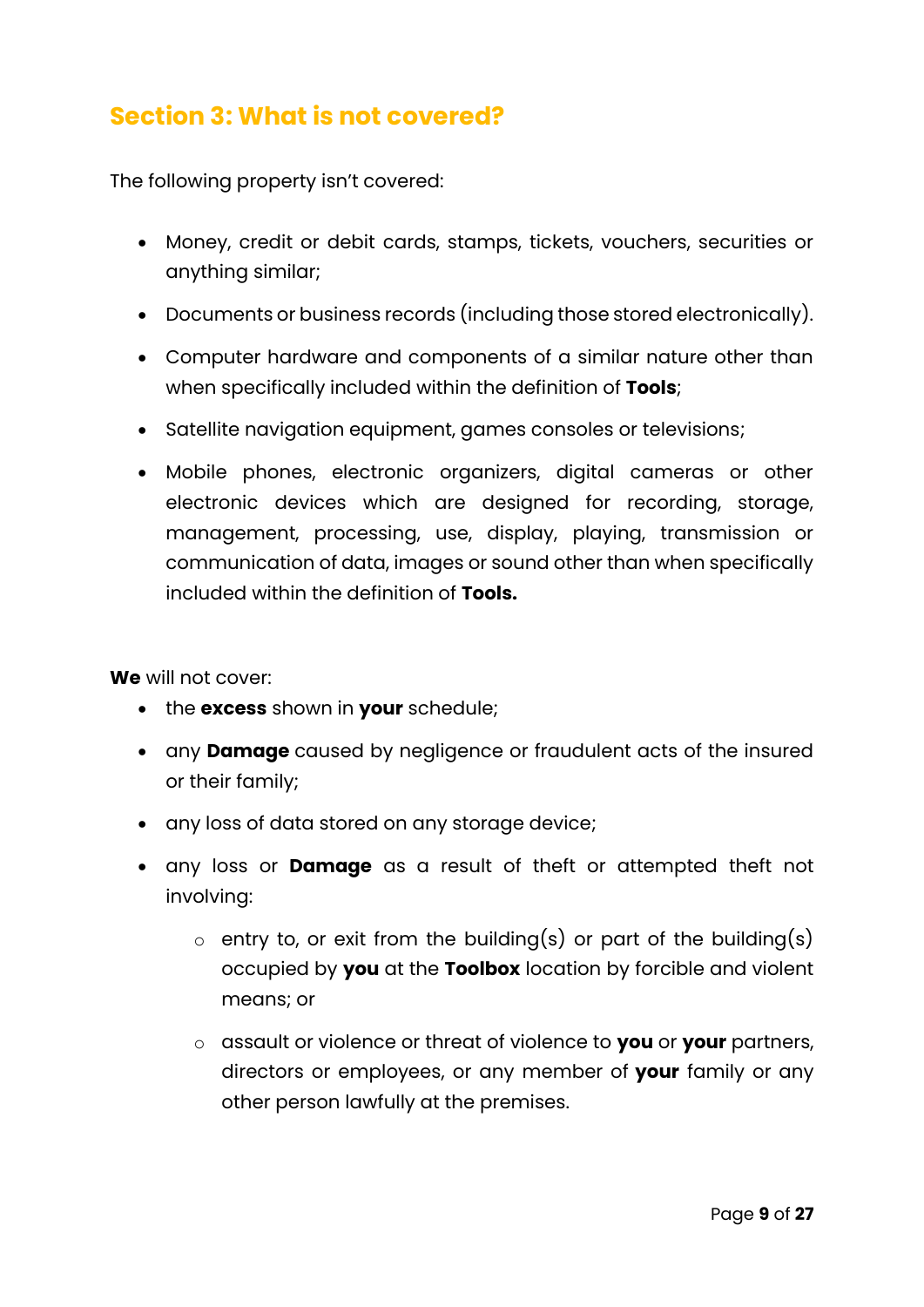- any loss, destruction or damage caused by or occasioned by pressure waves caused by aircraft or other aerial devices travelling at sonic or supersonic speeds.
- any claim arising out of official confiscation or seizure of your **Tools** or **Toolbox**.
- loss, destruction or damage caused by or consisting of inherent vice, latent defect, gradual deterioration, wear and tear, frost, or defective design or materials.
- loss, destruction or damage directly or indirectly caused by, contributed to or arising from:
	- o failure of equipment (including hardware and software) but **we** will cover subsequent damage which results from a **Defined peril** or theft or attempted theft;
	- o exposure to light, atmosphere, moths, parasites or vermin;
	- o acts of fraud or dishonesty by **you** or **your** employees, any partner or director, or member of **your** family;
	- o pollution or contamination, unless resulting from a **Defined Peril** that is covered;
	- o ionising radiations or contamination from any nuclear waste, the combustion of nuclear fuel, or radioactive, toxic, explosive or other hazardous properties of any nuclear assembly or nuclear component of that assembly; or
	- o war, invasion, act of foreign enemy, hostilities (whether war is declared or not), civil war, civil rebellion, warlike operations, revolution, insurrection or military or usurped power, confiscation, nationalization, requisition, seizure or destruction or damage to property by or under the order of any government or public or local authority.
- loss, destruction or damage to any electrically driven machine or apparatus directly caused by its own overrunning, short-circuiting, excessive pressure, self-heating or by the application of excessive electrical energy or mechanical derangement not arising from external impact;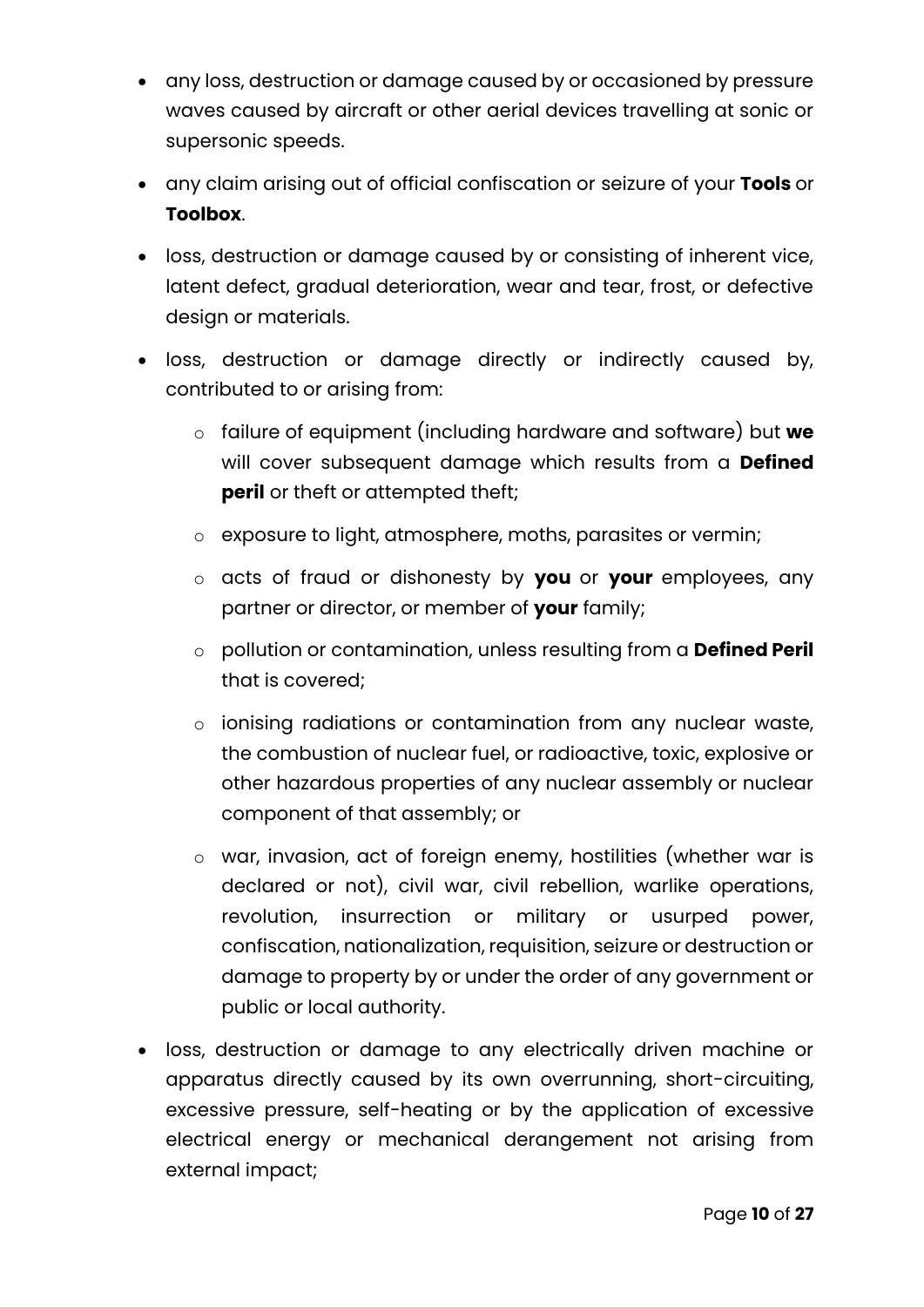- any loss or damage directly or indirectly caused by contributed to by or arising from or occasioned by or resulting from
	- o damage to or the destruction of any computer systems; or
	- o any alteration, modification, distortion, erasure or corruption of data

in each case, whether **your** property or not, where such loss is directly or indirectly caused by or contributed to by or arising from or occasioned by or resulting from virus or similar mechanism or hacking or phishing or denial of service attack.

• **Damage**, loss, cost or expense of any nature directly or indirectly caused by, resulting from or in connection with:

- o In England, Scotland, Wales, the Channel Islands and the Isle of Man
	- any act of terrorism, regardless of any other cause or event contributing concurrently or in any other sequence to the loss
	- any action taken in controlling, preventing, suppressing or in any way relating to any act of terrorism
- o In Northern Ireland
	- any act of terrorism, regardless of any other cause or event contributing concurrently or in any other sequence to the loss
	- any action taken in controlling, preventing, suppressing or in any way relating to any act of terrorism
	- riot, civil commotion and (except for damage or interruption to the business caused by fire or explosion) strikers, locked-out workers or persons taking part in labour disturbances or malicious persons.

If any of the exclusions above are found to be invalid or unenforceable, the remainder of the exclusions shall remain in full force and effect. In any action, lawsuit or other proceedings or where **we** state that any loss, damage, cost or expense is not covered by this reason of this exclusion, it will be **your** responsibility to prove that they are covered.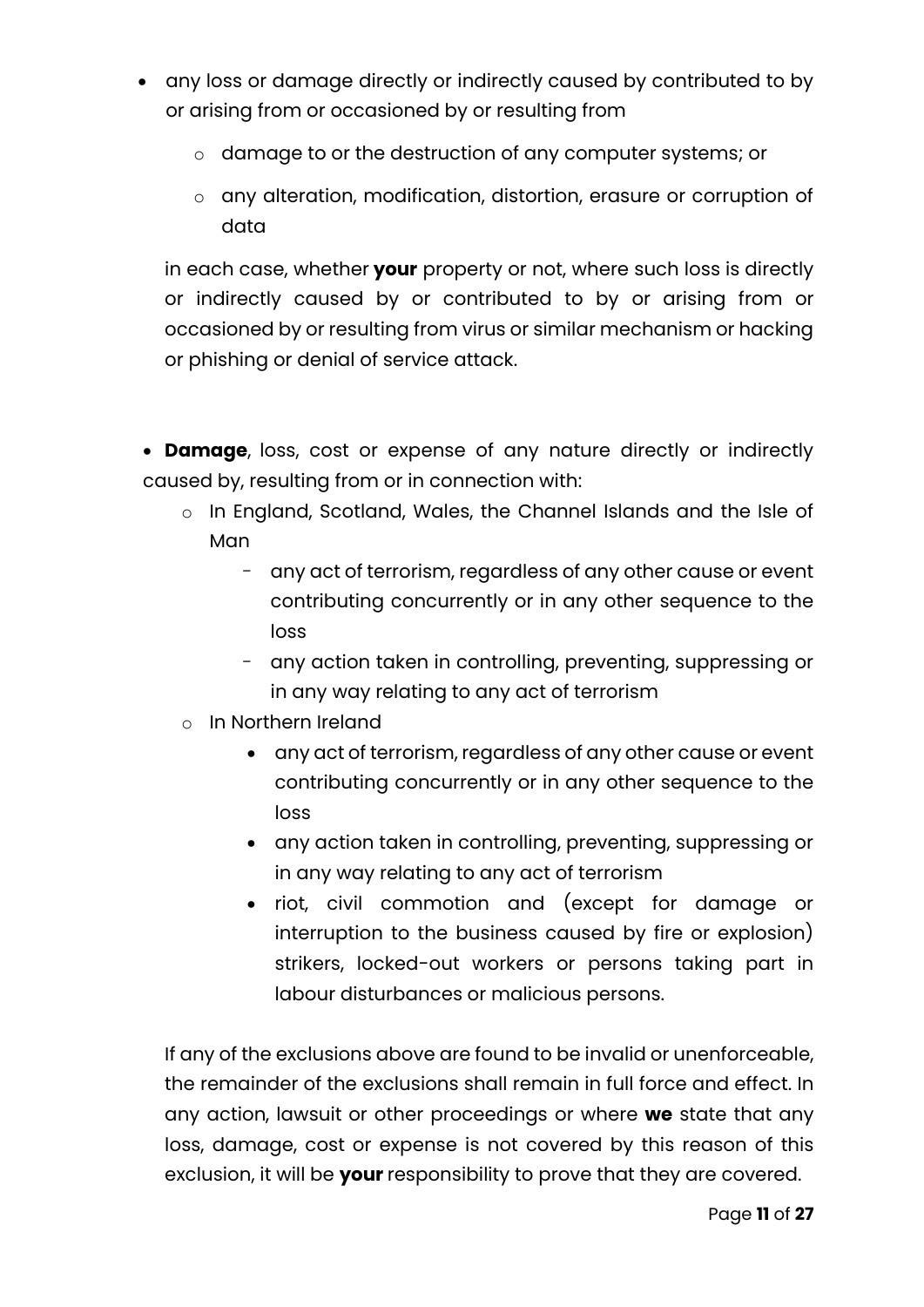## **Section 4: Conditions of your policy**

**You** must comply with the following conditions to have the full protection of **your policy.**

If **you** do not comply with a condition, **we** may refuse to pay **you** in the event of a claim, unless **you** are able to prove that the non-compliance with these conditions could not have increased the risk of the loss which actually occurred in the circumstances in which it occurred.

#### **Applicable law**

**You** and **we** can choose the law which applies to this **policy**. **We** propose that the Law of England and Wales apply. Unless **we** and **you** agree otherwise, the Law of England and Wales will apply to this **policy.** This **policy** only applies to **damage** caused within the territories mentioned in the section definition **policy territories.**

#### **Alteration of risk**

**You** must give **us** written notice as soon as practicable of any change in the nature or circumstances of the risks covered by this **policy**, including any change to the information **you** provided to **us** or any new information that could affect this insurance. If **you** do not, **we** may be entitled to decline to pay a claim arising after the change in circumstances.

**Your policy** will come to an end from the date of the change unless **we** agree in writing to accept the alteration. **We** do not have to accept any request to vary **your policy**.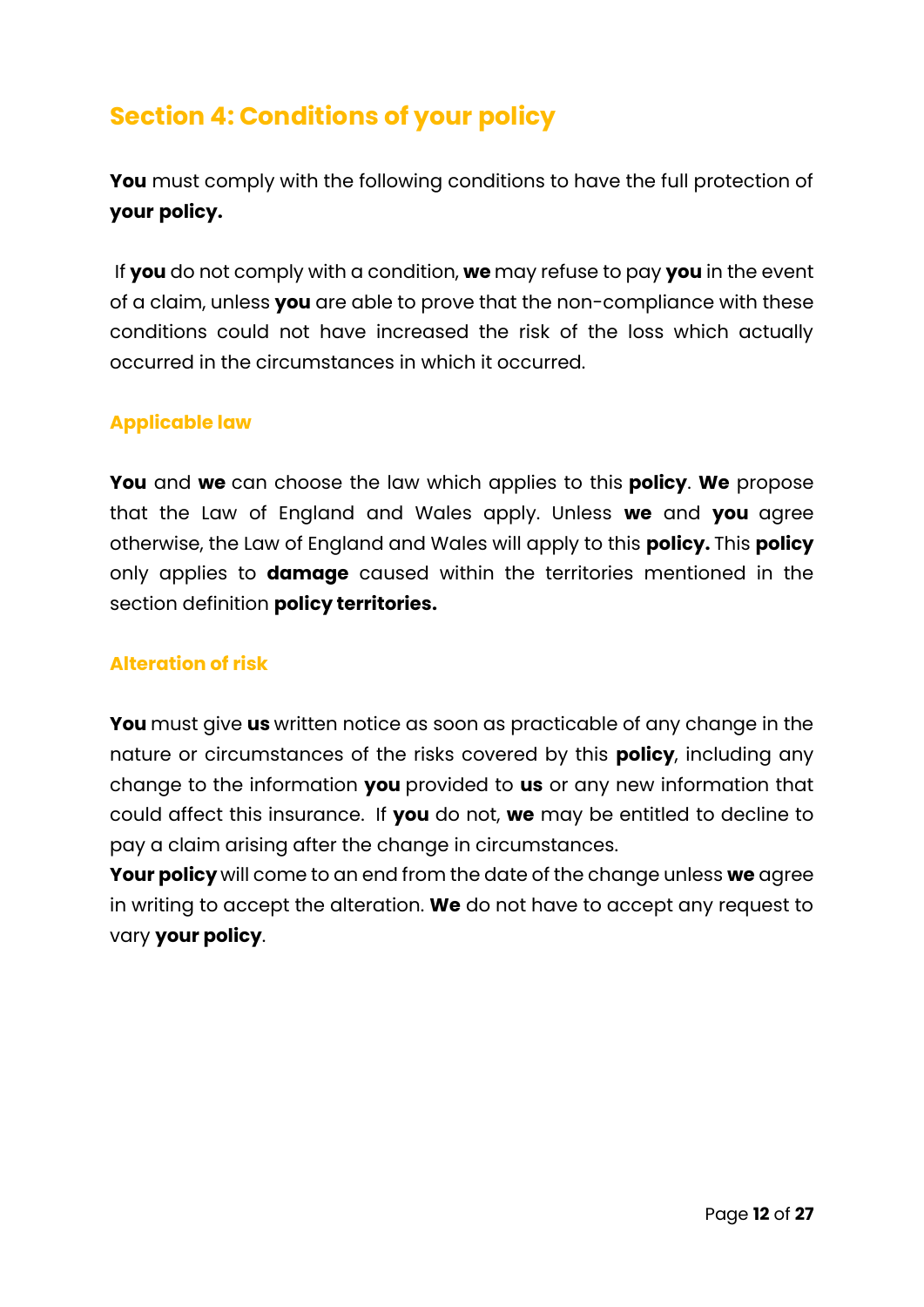### **Arbitration**

If **we** agree to pay **your** claim and **you** disagree with the amount to be paid, the amount of the difference will be referred to an arbitrator who is jointly appointed by **you** and **us**, not later than 28 days after service of a written request to do so by either **you** or **us**.

You will not be able to take legal action against us over this disagreement until the arbitrator has made their award.

#### **Condition of Average**

It is important that **you** declare the actual value of your **Tools** and **Toolbox** when applying for this **policy**. If you do not insure the total value of all **your Tools** and **Toolbox**, it could significantly reduce the amount **we** will pay in the event of a claim.

If at the date of **Damage** the sum insured (specified in **your** schedule) is less than the actual value of the item(s) described in **your** schedule, the amount **we** will pay will be reduced proportionately. For example, if **you** insure **your Tools** and **Toolbox** for £5,000, but they are actually worth £10,000, and **you** suffer damage covered by this policy in the amount of £4,000, we will only pay £2,000 (reflecting the level of underinsurance).

#### **Claims notification**

#### **You** must:

- **1.** as soon as practicable
	- **a.** give **us** notice of any circumstances which might lead to a claim under **your policy**; and
	- **b.** give **us** all the information **we** request upon such notification or in the event of a claim; and
- **2.** no later than seven (7) days after **you** become aware of the incident, notify the police of any **Damage** that has been caused by malicious persons, thieves, rioters, strikers or vandals.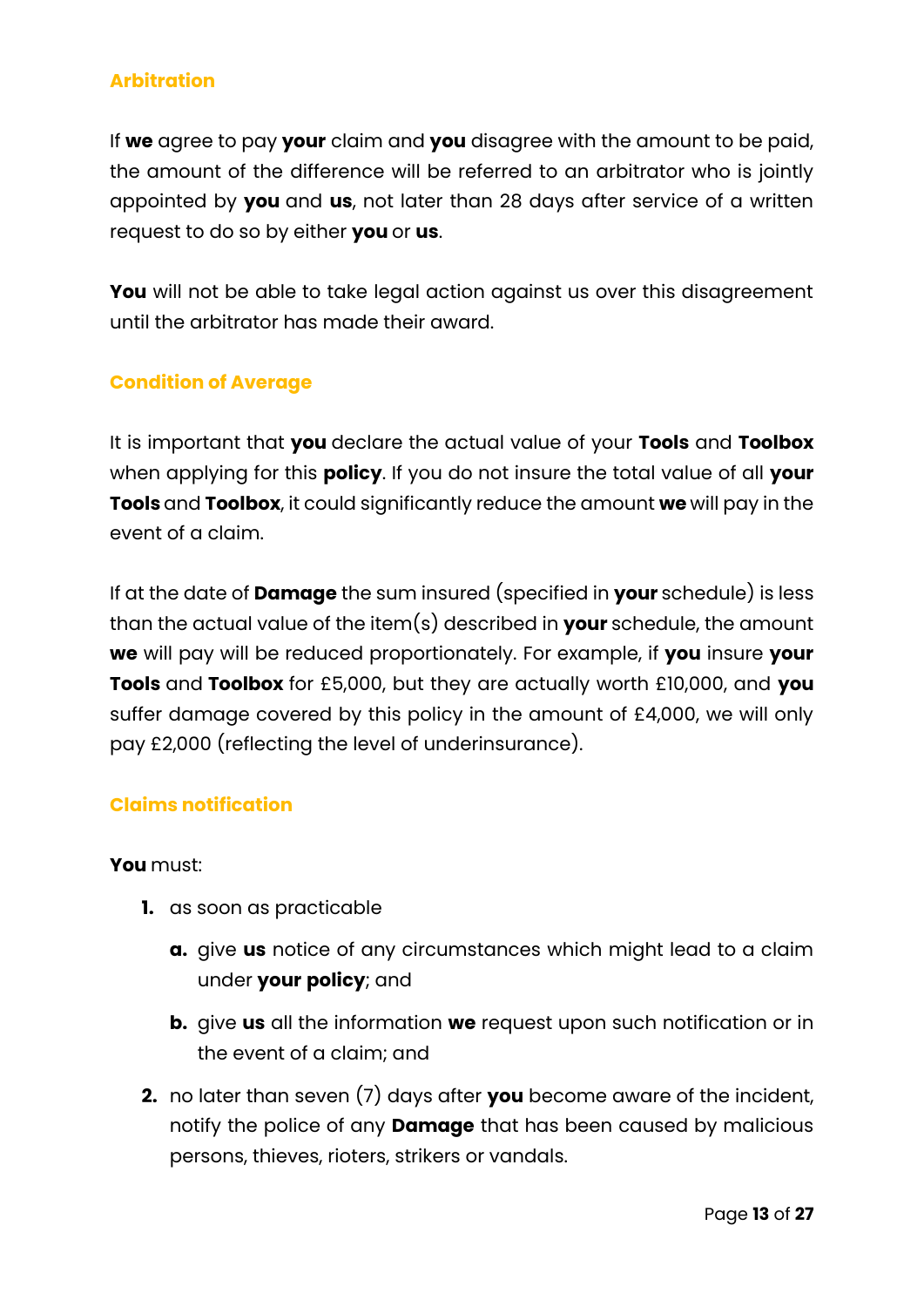**We** will not pay **your** claim where **you** have not complied with this condition.

#### **Cancellation**

This cover ends automatically as soon as one of the following happens:

- **you** fail to make **your** agreed payments.
- **you** don't renew the **policy** before the expiry date, as shown in **your policy** schedule.
- **your policy** is declared void due to fraud, dishonesty or noncompliance with **policy** conditions.

#### **a. Your rights to cancel or to terminate**

- **You** may cancel **your policy** within 14 days of the start date of the first **period of insurance** of **your policy** or the date that **you** receive **your policy** (whichever is later). If for any reason **you** are dissatisfied or the **policy** does not meet your requirements.
- For customers with a monthly **policy**, **you** will be charged each month for a minimum initial three-month period. **You** will not be charged any further payment after the **policy** has been cancelled, subject to payments for the minimum initial three-month period having been collected.
- For customers with an annual **policy**, **you** will be entitled to cancel. **You** will be entitled to a refund of the premium proportionate to the unused **period of insurance. You** will not receive a refund of premium if any claims have been made.
- To cancel **your policy**, contact Lifemark by:
	- o online: [www.lifemark.co.uk](http://www.lifemark.co.uk/)
	- o email: [toolbox@lifemark.co.uk;](mailto:toolbox@lifemark.co.uk)
	- o telephone: 01684 215000; or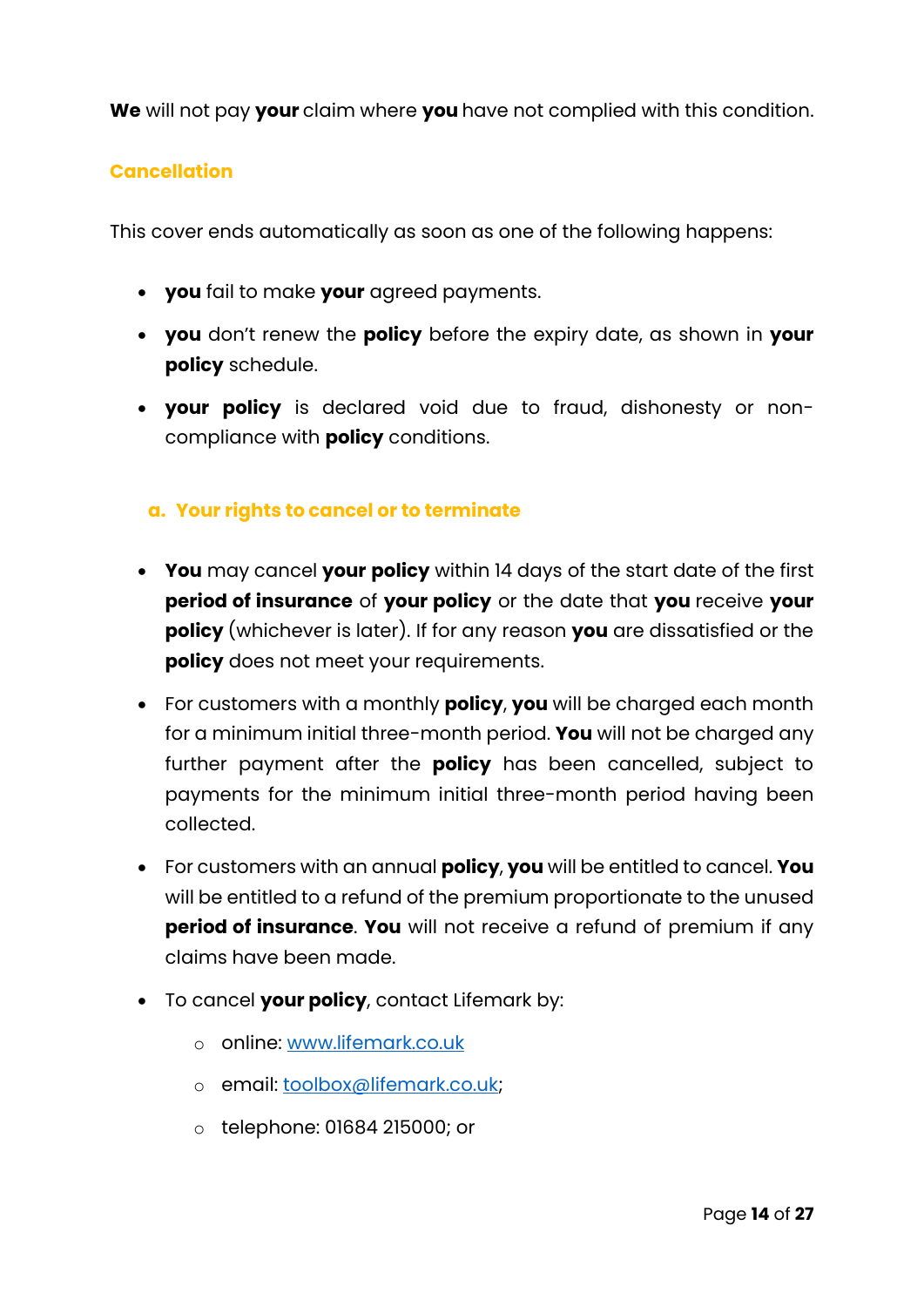o by writing to **us** at: Lifemark, The Old Fire Station, Mill Street, Tewkesbury, Gloucestershire, GL20 5SB.

## **b. Our rights**

**We** may cancel this **policy** at any time by sending 7 days' notice in writing to **your** last known address if:

- **You** are in breach of any of the conditions of this **policy**; or
- **You** fail to respond to written requests for further information or documentation; or
- **You** fail to pay any monies owed to **us**.

Where **your policy** is cancelled in accordance with any of the above provisions, **we** will refund part of the premium paid, proportionate to the unexpired period of insurance following cancellation, provided that no claim has been paid or is outstanding in the current period of insurance.

Cancellation of **your policy** will not affect any claims or rights **you** or **we** may have before the date of cancellation.

**We** do not have to offer renewal of **your policy** and should **we** choose not to renew **your policy**, cover will cease on the expiry date listed in **your** most recent **policy** schedule.

If **you** or anyone acting for **you** misleads **us** during the **policy** in a way that would impact either the terms and conditions or **our** ability to offer cover, **your policy** and any other policies **you** have with **us** may be cancelled or voided and **you** may not be entitled to a refund.

### **Claims procedures**

- **1. You** must take or allow others to take practical steps to prevent further injury, loss or damage, recover property lost and otherwise minimise the claim.
- **2.** At **your** expense **you** must provide **us** with: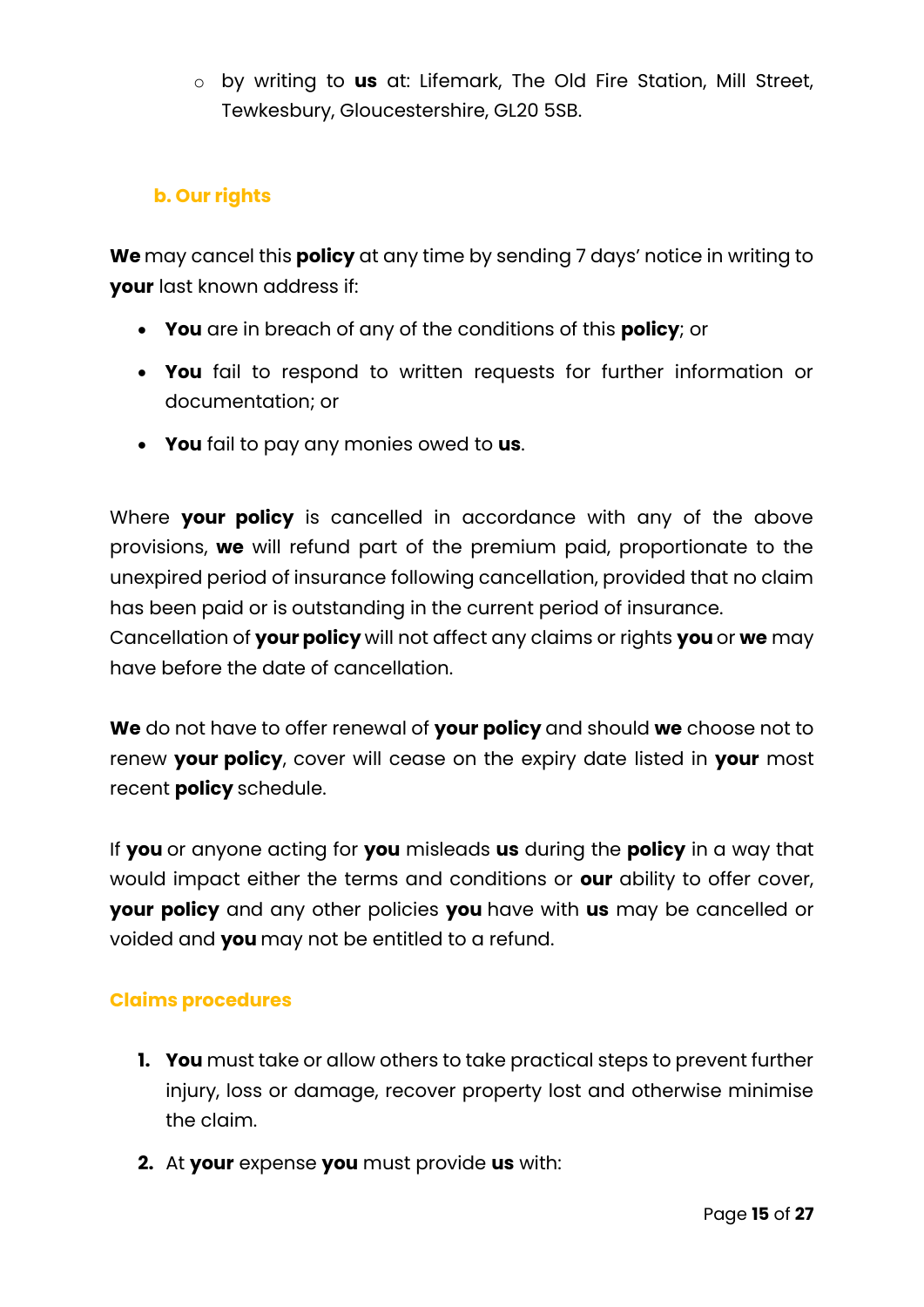- **a.** full details in writing of any loss, theft or damage and any further information or declaration **we** may reasonably require, to enable **us** to settle or defend a claim;
- **b.** details of any other relevant insurances.
- **3. You** may not accept, negotiate, pay, settle, admit or repudiate any claim without **our** written consent.
- **4.** Following a claim **you** must allow **us,** or anyone authorised by **us**:
	- **a.** to access any relevant premises; and
	- **b.** to take possession of, or request delivery to **us** of, any property insured.
- **5. You** may not abandon any property to **us**.
- **6. We** will be allowed complete control of any recovery proceedings against third parties and settlement of any recovery claim.

**We** will not pay **your** claim where **you** have not complied with this condition.

#### **Contribution condition**

If, at the time of the claim, there is any other **policy** covering the same item described in **your** schedule and covered by this **policy**, **we** will be responsible only for **our** proportionate share.

#### **Fair presentation of risk**

**You** have a duty to make a fair presentation of the risk which **you** wish to insure. This applies prior to the start of **your policy**, if any variation is required during the **period of insurance** and prior to each renewal. If **you** do not comply with this condition, then:

**1.** if the failure to make a fair presentation of the risk is deliberate or reckless, **we** may consider **your policy** void and keep the premium. This means that **we** may treat the policy as if it had never existed and that **we** will not return any premiums **you** have paid;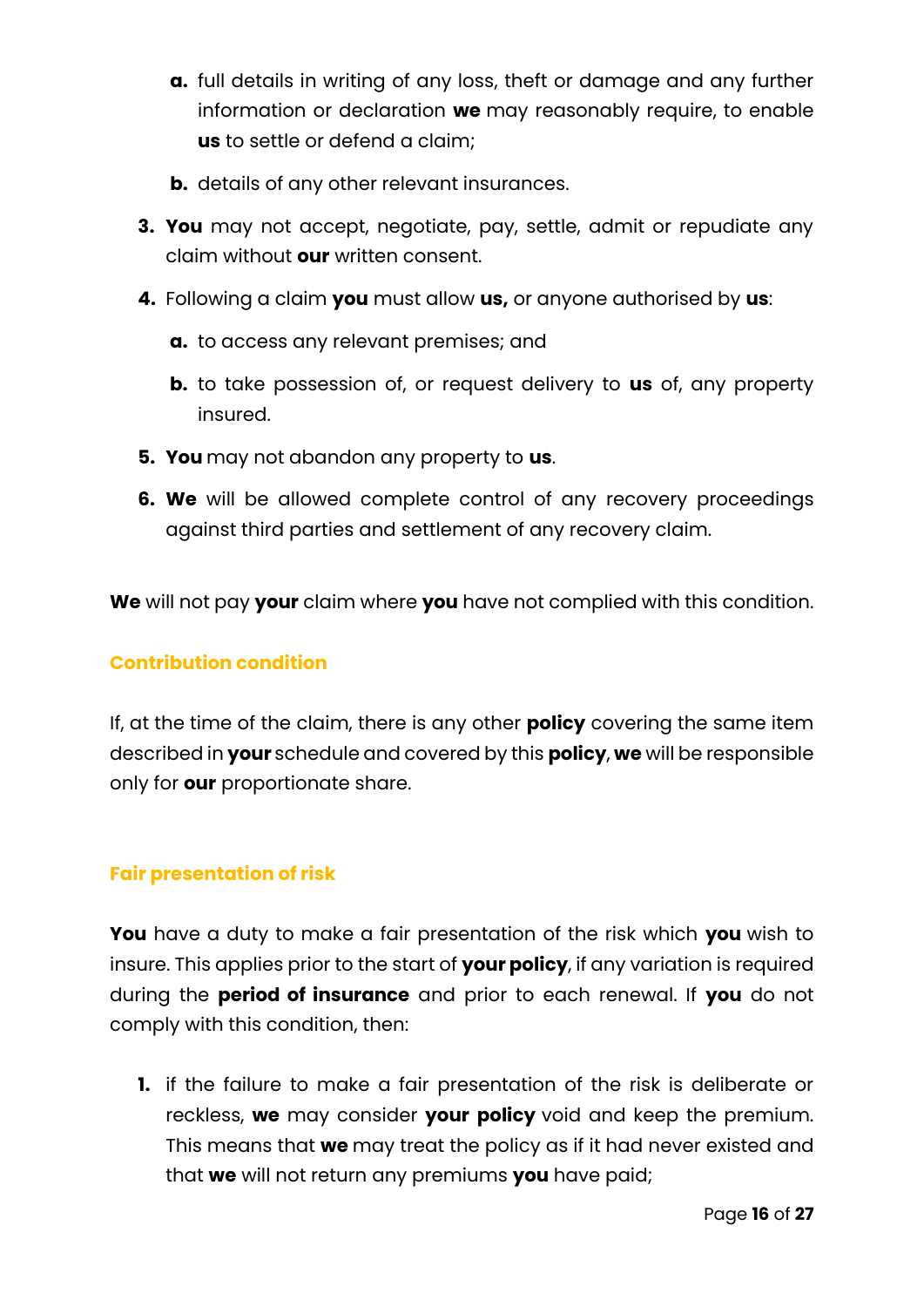- **2.** if the failure to make a fair presentation of the risk is not deliberate or reckless, and **we** would not have provided cover had **you** made a fair presentation of the risk, then **we** may consider **your policy** void and return **your** premium; or
- **3.** if the failure to make a fair presentation of the risk is not deliberate or reckless and **we** would have provided cover on different terms had **you** made a fair presentation of the risk, then **we** can:
	- **a.** reduce proportionately any amount paid or payable in respect of a claim under **your policy** using the following formula. **We** will divide the premium actually charged by the premium which **we** would have charged had **you** made a fair presentation of the risk, and calculate this as a percentage. The full amount of the claim will be multiplied by that percentage figure to arrive at the proportion of the claim to be paid or payable; and/or
	- **b.** treat **your policy** as if it had included the different terms (other than payment of the premium) that **we** would have imposed had **you** made a fair presentation.

Where **we** elect to apply one of the above remedies, then:

- **a.** if **we** elect to consider **your policy** void, this will either be from the start of the **policy**, the date of variation, or from the date of renewal;
- **b. we** will apply the formula calculated by reference to the premium that would have been charged to claims from the start of the **policy**, the date of variation, or from the date of renewal;
- **c. we** will treat the policy as having different terms imposed from the start of the **policy,** the date of variation, or from the date of renewal,

in each case depending on when the failure to make a fair presentation occurred.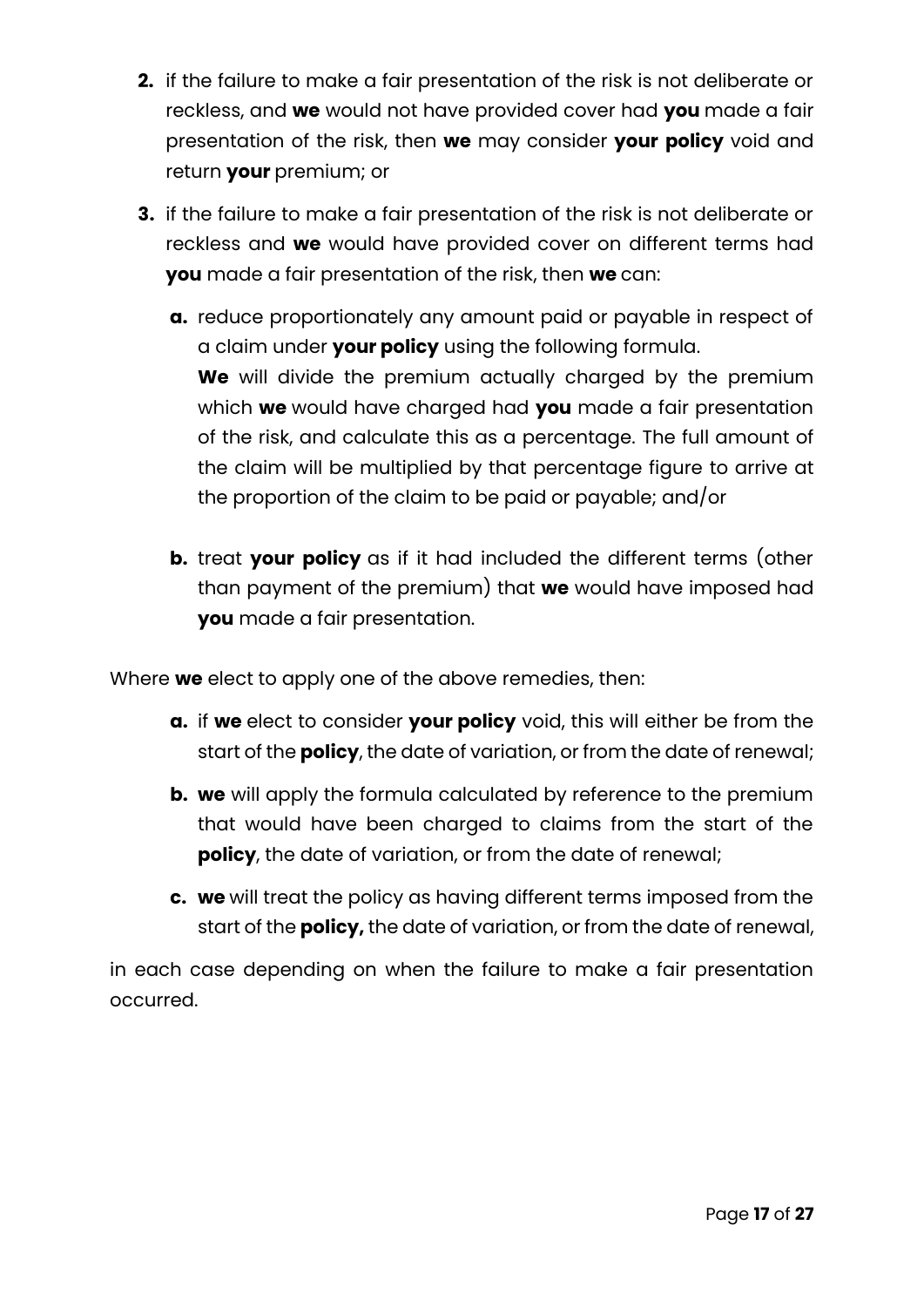### **Fraud condition**

**You** (and anyone acting for **you**) must not act in a fraudulent way. If **you** or anyone acting for **you**:

- **1.** knowingly makes a fraudulent or exaggerated claim under **your policy**;
- **2.** knowingly makes a false statement in support of a claim (whether or not the claim itself is genuine); or
- **3.** knowingly submits a false or forged document in support of a claim (whether or not the claim itself is genuine),

**we** will:

- **a.** refuse to pay the claim; and
- **b.** declare the **policy** void from the date of the fraudulent act without any refund of premiums.

**We** may also inform the police of the circumstances.

#### **Police notification condition**

**You** must notify the police of any loss or damage by theft or attempted theft of property covered by this policy no later than seven (7) days after **you** become aware of the loss or damage. **You** must take all reasonable steps for the discovery and punishment of the guilty person or persons and to trace and recover the property lost.

If **you** do not comply with this condition **you** will not be covered and **we** will not pay **your** claim.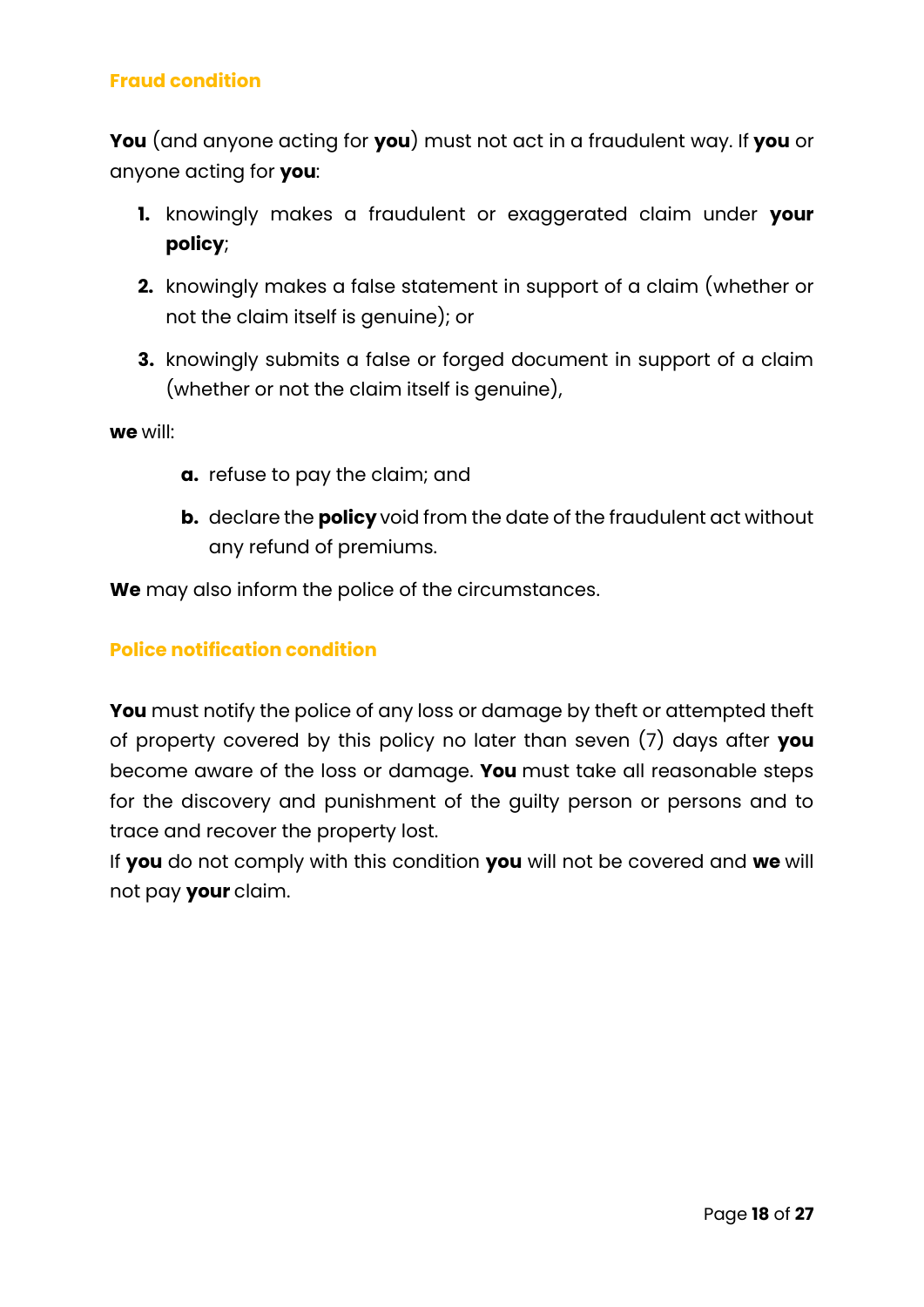#### **Policy administration fees**

**We** may charge **you** an administration fee if **we:**

- **1.** make any changes to **your policy** at **your** request;
- **2.** agree to cancel **your policy**; or
- **3.** are requested to print and re-send **your policy** documents to **you.**

**We** will not charge an administration fee without informing **you**.

#### **Reinstatement of sum insured after loss condition**

In the event of **Damage**, the sum insured will be automatically reinstated from the date of the **Damage** unless written notice is given to the contrary either by **us** or by **you**.

Reinstatement will only take place, provided that **you:**

- **1.** pay the necessary premiums that may be required for the reinstatement, from the date of reinstatement; and
- **2.** complete any additional risk improvements which **we** may reasonably require.

#### **Sanctions condition**

This contract of insurance is subject to sanctions, prohibitions or restrictions under United Nations resolutions. It is a condition of **your policy** that we will not provide cover, pay any claim or provide any benefit under **your policy** to the extent that it would expose **us** to any trade or economic sanctions, or violate any laws or regulations of the United Kingdom, the European Union, the United States of America or any other territory.

### **Subrogation (our rights)**

**We** will be entitled to undertake in **your** name or on **your** behalf the settlement of any recovery claim.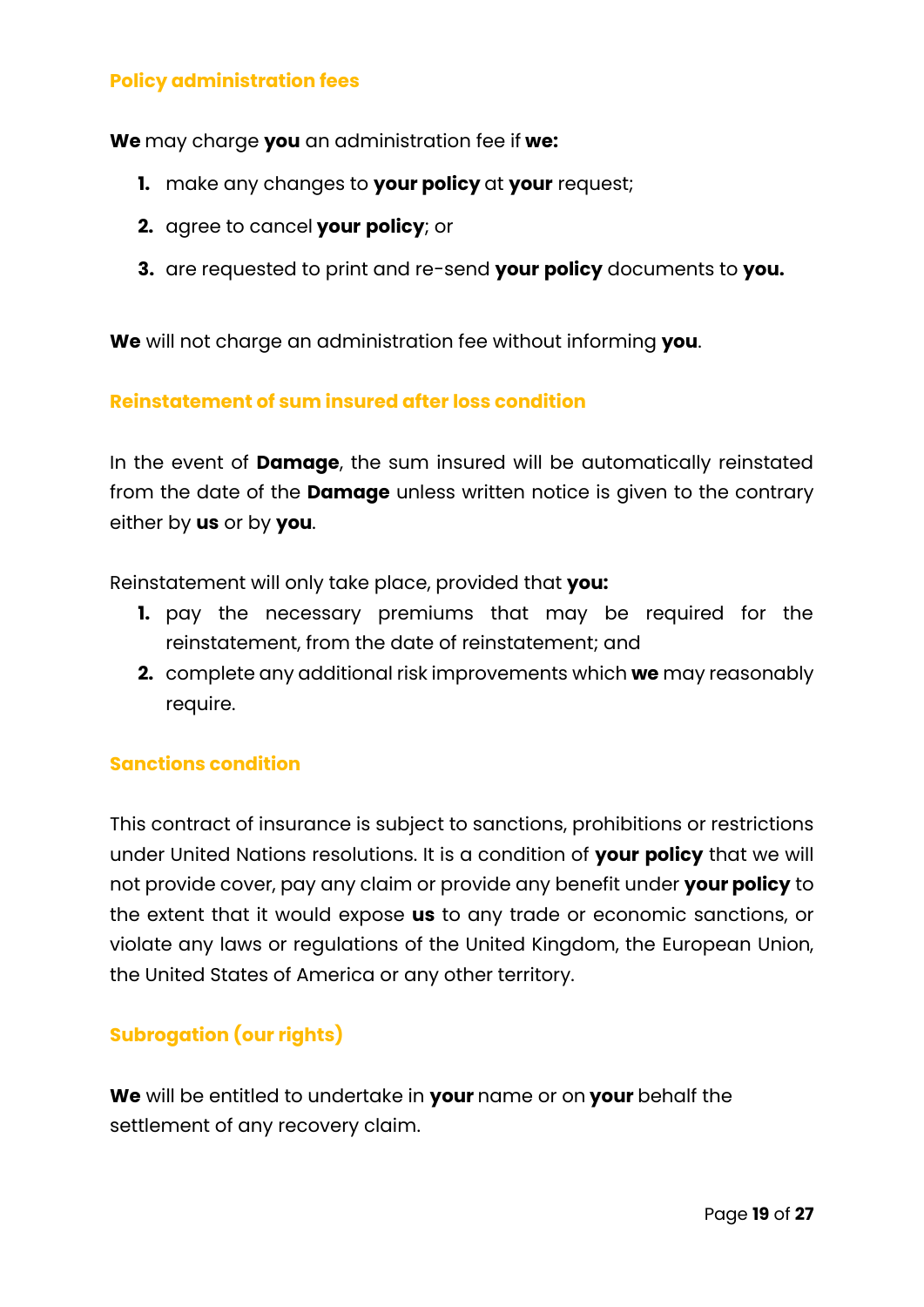## **Third party rights**

This contract is between **you** and **us**. The rights under this contract will not be enforceable by any other party because of the Contract (Rights of Third Parties) Act 1999.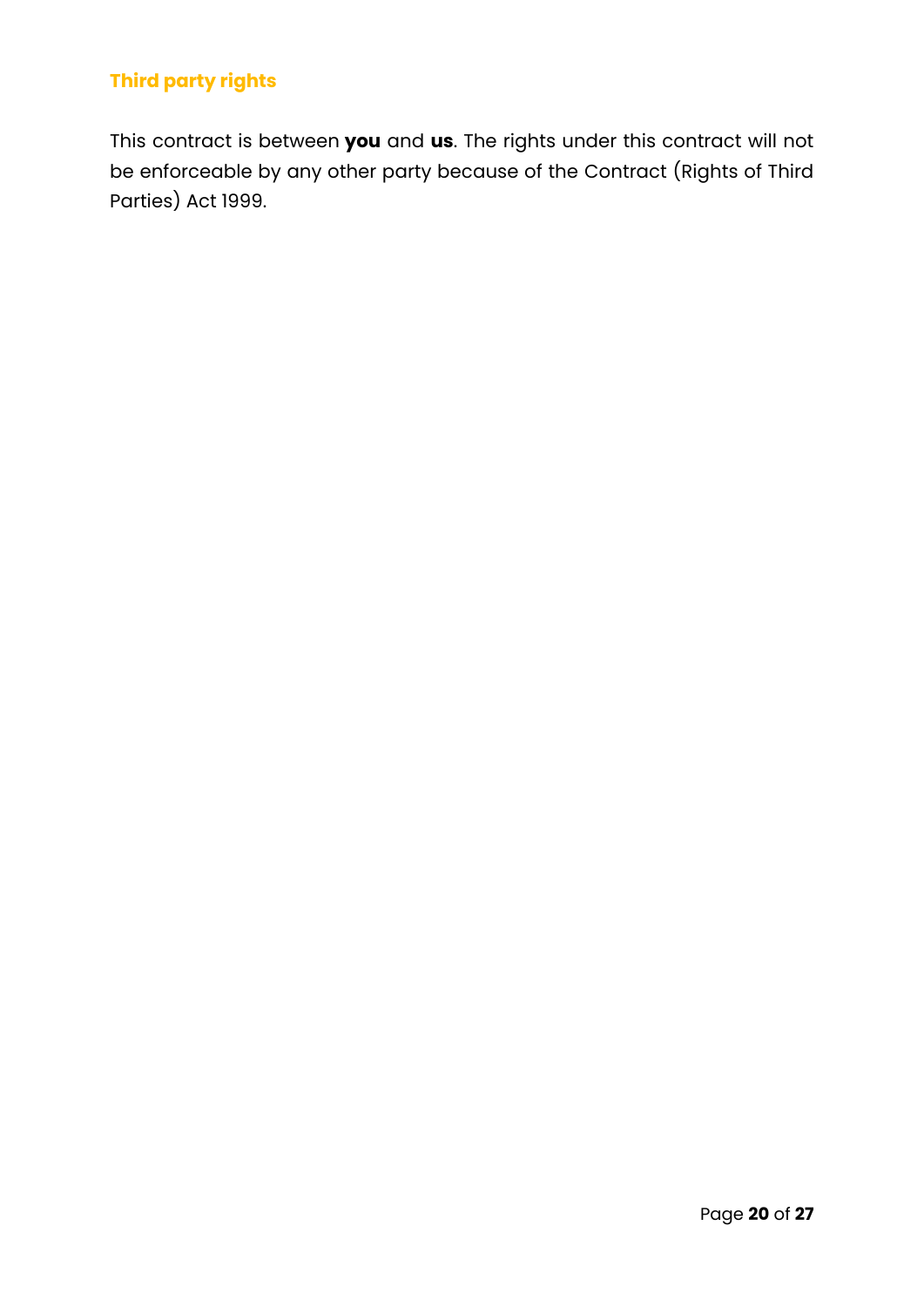## **Section 5: How to make a claim**

**You** can make a claim by calling the claims helpline on **01908 755480**. **You** will need **your** policy number, which can be found within **your policy**  schedule.

If **you** aren't sure whether **you** can make a claim, just give **us** a call on **01684 215000** or send an email to **toolbox@lifemark.co.uk**.

To be entitled to cover **you** must:

- as soon as practicable and no later than seven (7) days after becoming aware of the **Damage**, report to the police any claim involving malicious persons, thieves, rioters, strikers or vandals and obtain a crime reference number;
- provide all the information **we** request about the claim;
- provide proof of ownership, purchase invoice or hire agreement for the property **you** are claiming for. We will be able to access photos of **your Tools** and **Toolbox** previously supplied to **us**;
- provide evidence of the damage caused to the specified **Toolbox** and/or **Tools**.

If **you** don't comply with the above **your** claim might be refused and/or **your policy** cancelled.

**Important** If you are having difficulty acquiring the evidence required, please contact **us** to discuss **your** options. If evidence is not provided it will result in **us** closing down the claim. The cost of providing proof of **your** claim is your responsibility.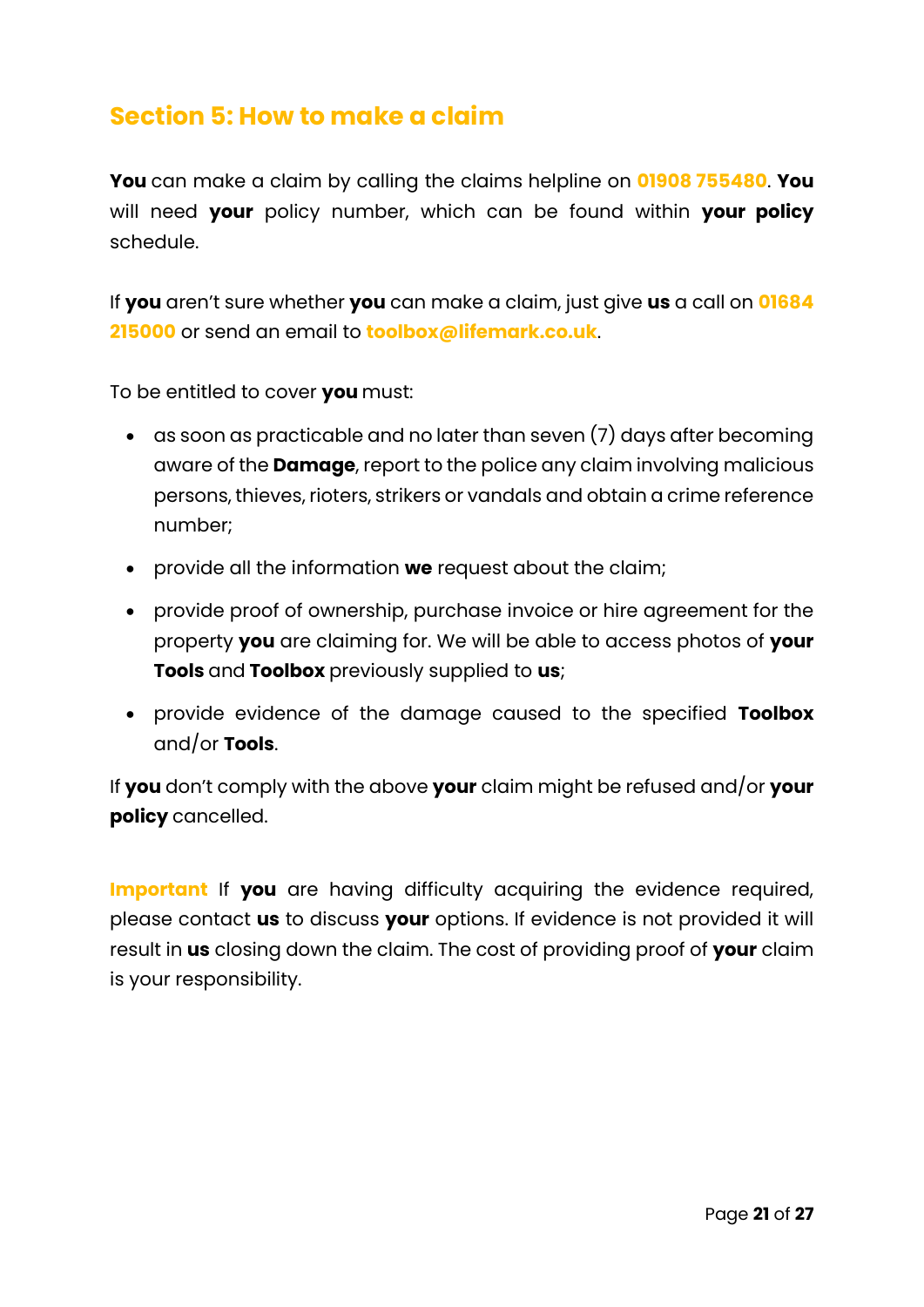## **Section 6: How to make a complaint**

**We** aim to provide excellent service to all **our** customers. If **you** are dissatisfied with **our** service or any matter regarding **your** policy, **we** want to hear about it.

The majority of complaints can be resolved quickly and satisfactorily by the department **you** are dealing with. If **your** complaint relates to a claim on **your** policy, please contact the department dealing with **your** claim.

If **your** complaint relates to anything else, please contact **Qualitas Partnership Ltd t/as Lifemark** by

| Telephone: | 01684 215000              |
|------------|---------------------------|
| Email:     | complaint@lifemark.co.uk. |

Alternatively, **you** can write to us at:

Qualitas Partnership Ltd t/as Lifemark The Old Fire Station, Mill Street Tewkesbury, Gloucestershire GL20 5SB.

When **you** make contact, please tell **us** the following information:

- Name, address and postcode, telephone number and e-mail address (if you have one)
- **Your policy** and/or claim number, and the type of **policy you** hold
- The name of **your** insurance agent / firm (if applicable)
- The reason for **your** complaint.

Any written correspondence should be headed 'COMPLAINT' and **you** may include copies of supporting material.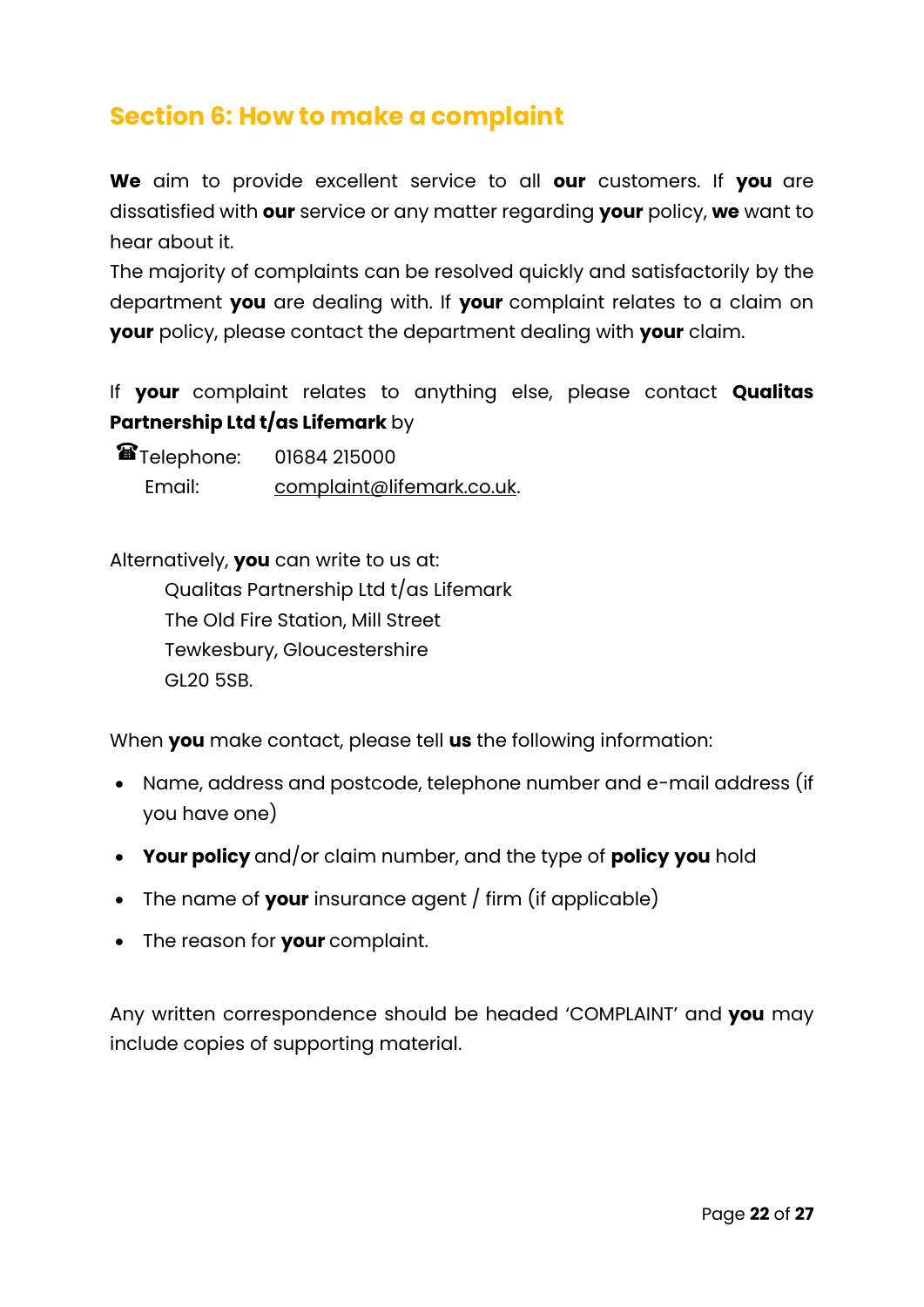### **Beyond Lifemark/Wakam**

Should **you** remain dissatisfied following **our** final written response, **you** may be eligible to refer **your** case to the Financial Ombudsman Service ("FOS"). The FOS is an independent body that arbitrates on complaints about general insurance products.

The FOS can only consider **your** complaint if **we** have given **you** a final decision. **You** have six months from the date of **our** final response to refer **your** complaint to the FOS. This does not affect **your** right to take legal action against **us**.

The FOS' contact details are:

**Address:** The Financial Ombudsman Service Financial Ombudsman Service Exchange Tower Harbour - Exchange Square, London, E14 9SR

**Telephone:** 0800 023 4567\* or 0300 123 9123\*\*

**Fax:** 020 7964 1001

**Email:** complaint.info@financial-ombudsman.org.uk

**Website:** [www.financial-ombudsman.org.uk](http://www.financial-ombudsman.org.uk/)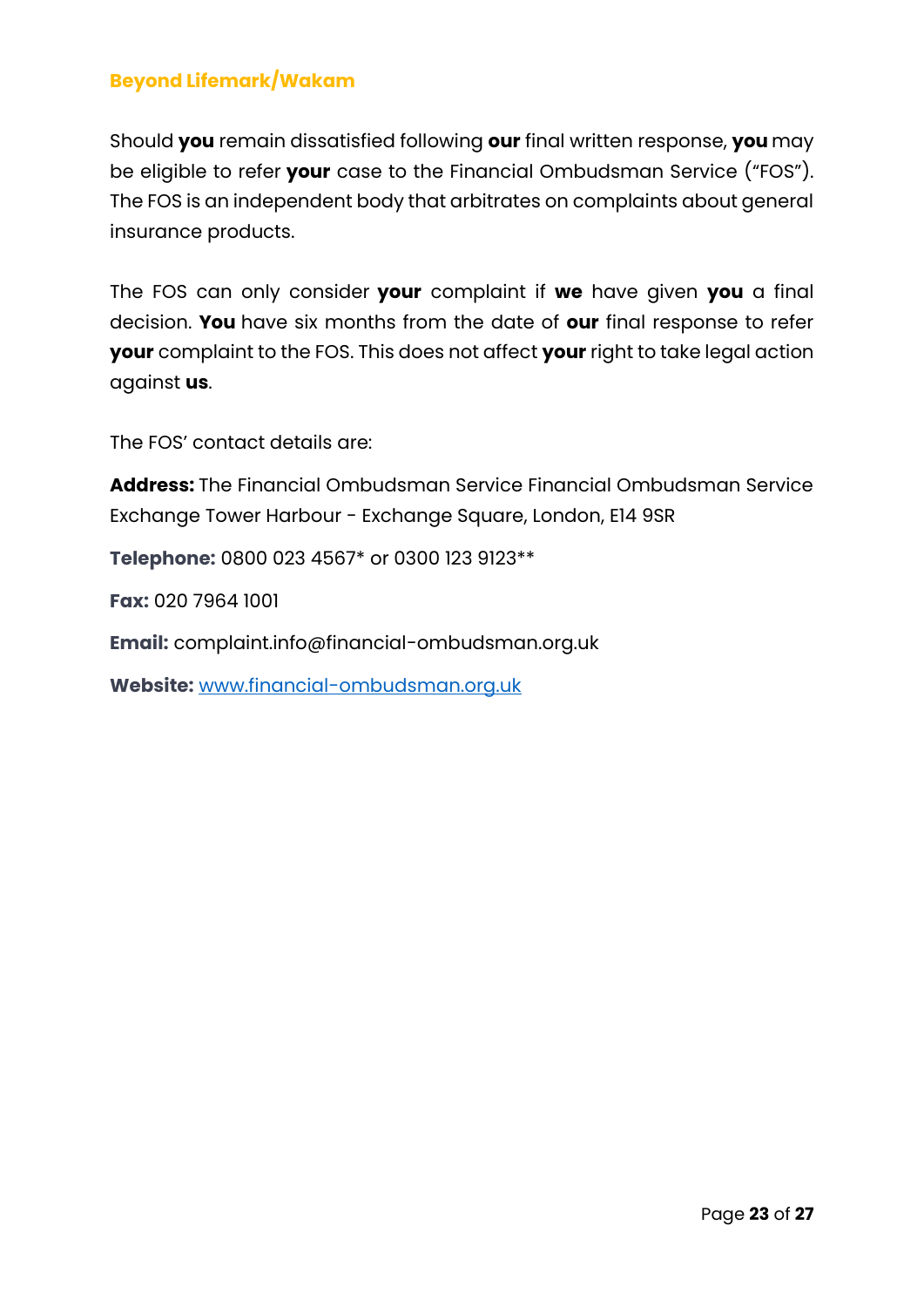# **Section 7: Financial Services Compensation Scheme (FSCS)**

Both Lifemark and Wakam are covered by the Financial Services Compensation Scheme ("FSCS"). This is a government backed scheme which helps ensure customers are covered should any financial services business they work with fail, or be unable to fulfil their obligations.

**You** may be entitled to compensation from the FSCS in the unlikely event **we** cannot meet our obligations to **you**. This depends on the type of insurance, size of the business and the circumstances of the claim. Further information about the FSCS is available on their website: [www.fscs.org.uk](http://www.fscs.org.uk/) or you can write or call them at:

Financial Services Compensation Scheme PO Box 300 **Mitcheldean** GL17 1DY

Telephone: 0800 678 1100 or 020 7741 4100.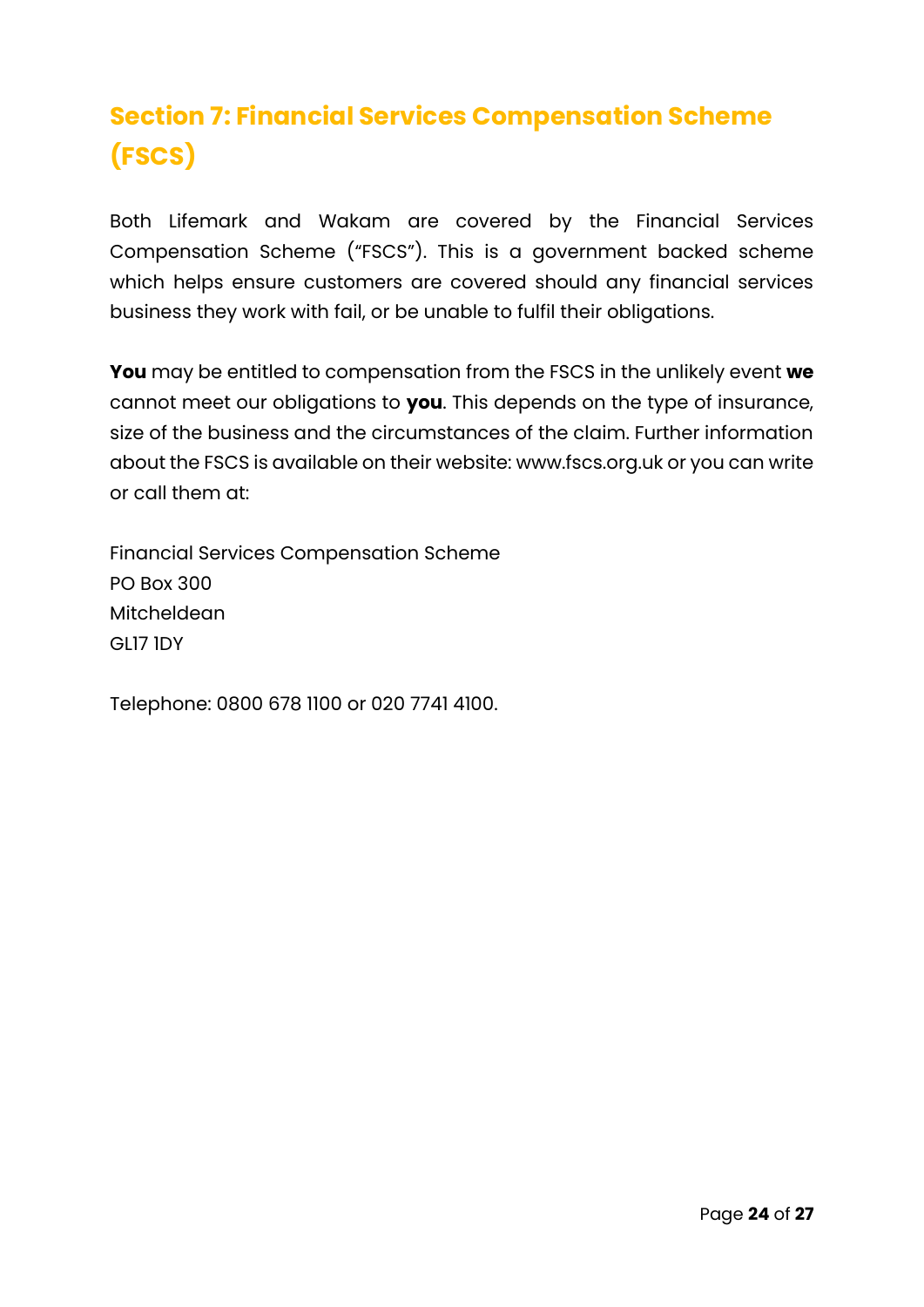## **Section 8: Data protection**

Please read this notice carefully as it contains important information about the use of **your** personal information. By giving **your** information to **us**, **you** confirm that **we** may use **your** personal information in the ways outlined in this notice. **You** should also show this notice to anyone else whose personal information **you** give to **us** and ensure **you** have their consent to provide their personal data, including sensitive personal data, where necessary.

#### **Sensitive information**

In order to assess the terms of **your** insurance, or to administer claims, **we**  may need to collect data which data protection legislation defines as sensitive (such as medical conditions and criminal convictions). In taking out insurance with **us you** are giving **us your** consent for such information being processed by **us**, **your** insurance intermediary, companies belonging to **our** group and other companies contracted by **us**.

#### **Other insurers**

**We** may pass information about **you** and this **policy** to other insurance companies with which **we** either reinsure **our** business, or who are dealing with a claim made under this **policy**. In addition, information may be passed to other insurance related organisations in common with industry practice. These companies will usually be located in the UK or in countries inside the European Economic Area (EEA). Where information is passed to companies outside of the EEA, **we** will make sure they comply with the same standards of data security as though they were located inside the EEA.

#### **Information on products and services**

**We** may use the details **you** have provided to send **you** information about **our** other products and services or to carry out research. **We** may contact **you** by letter, telephone, or e-mail. Please be reassured that **we** will not make **your** personal details available to any companies other than those that are contracted by **us** to provide services relating to **your** insurance with **us**. If **you** would prefer not to receive information from **us** or those companies who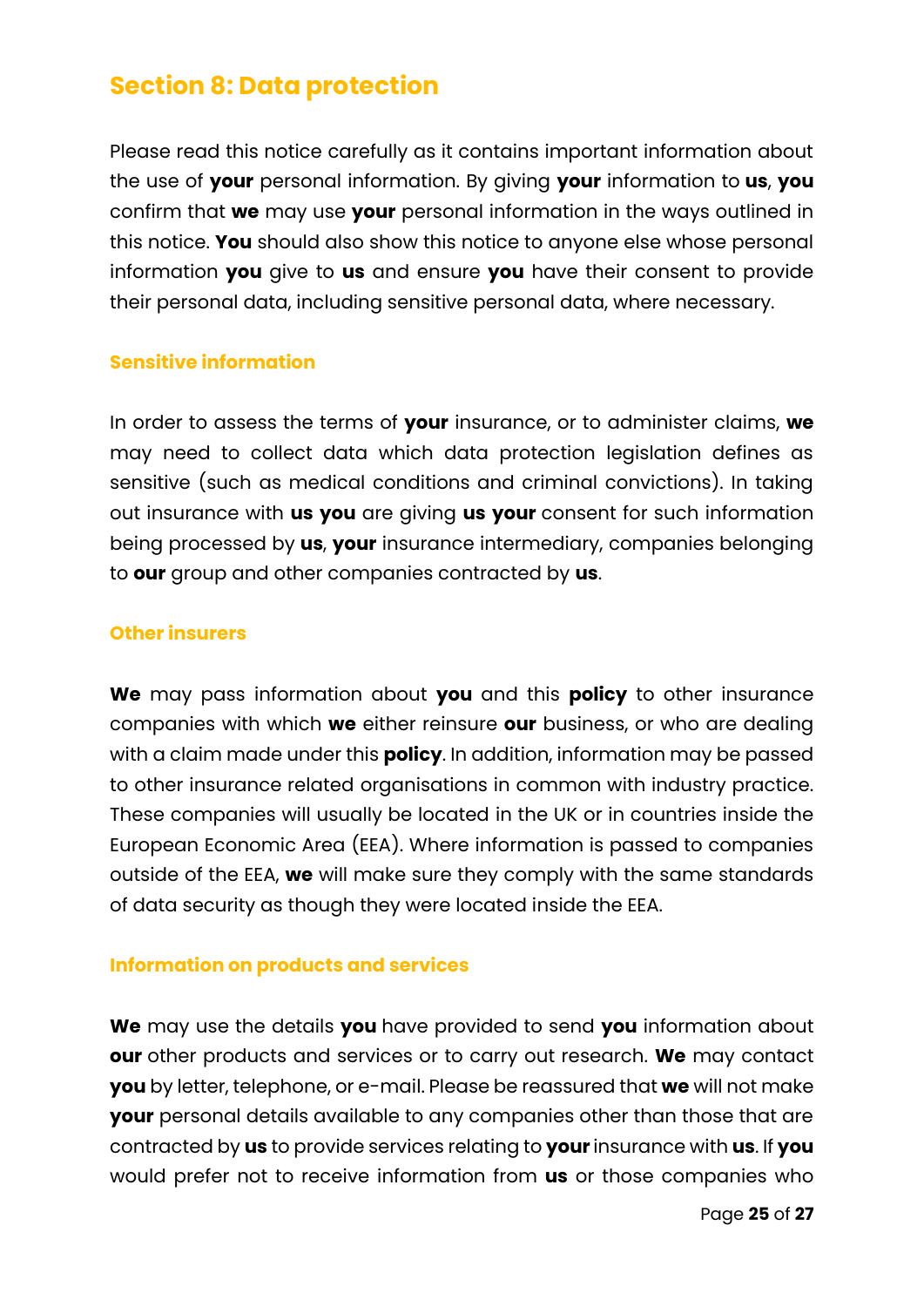provide services on **our** behalf, simply tell **us** when **you** call or write to **us** at the address given at the end of this section.

### **Use of Your Data**

**Your** data including personal data will be held and processed in compliance with **our** statutory obligations under the Data Protection Act 2018 and General Data Protection Regulation [2016/679].

**You** should also note the following important information: Qualitas Partnership Ltd t/as Lifemark (305063) and Wakam are the Data Controllers. Qualitas Partnership Ltd t/as Lifemark (305063), Wakam and associated companies may use the personal data that **you** supply for the purposes of insurance administration. The data may be disclosed to **us** and regulatory bodies such as the Financial Conduct Authority (FCA) for the purposes of administering and regulating **your** insurance.

**Your** information may also be used for offering renewal, conducting research, statistical purposes and crime prevention. **We** may share these details with other insurance organisations (such as loss adjusters and investigators) to assist in handling claims. **We** will store **your** details but will not keep them for any longer than necessary. Under the terms of the Data Protection Act 2018 **you** are entitled to a copy of all the information **we** hold about **you**.

If **you** have any questions or queries regarding the use of **your** personal data, or to exercise **your** rights relating to such personal data, please contact **our** Data Protection Officer at the following address: Address: Délégué à la Protection des Données, Wakam 120-122 Rue Réaumur Paris 75002 Email: [dpo@wakam.com](mailto:dpo@wakam.com)

Please provide **your** full name, policy number and address when contacting **us**. This document is available in other formats. If **you** would like a Braille, large print or audio version, please contact **us**.